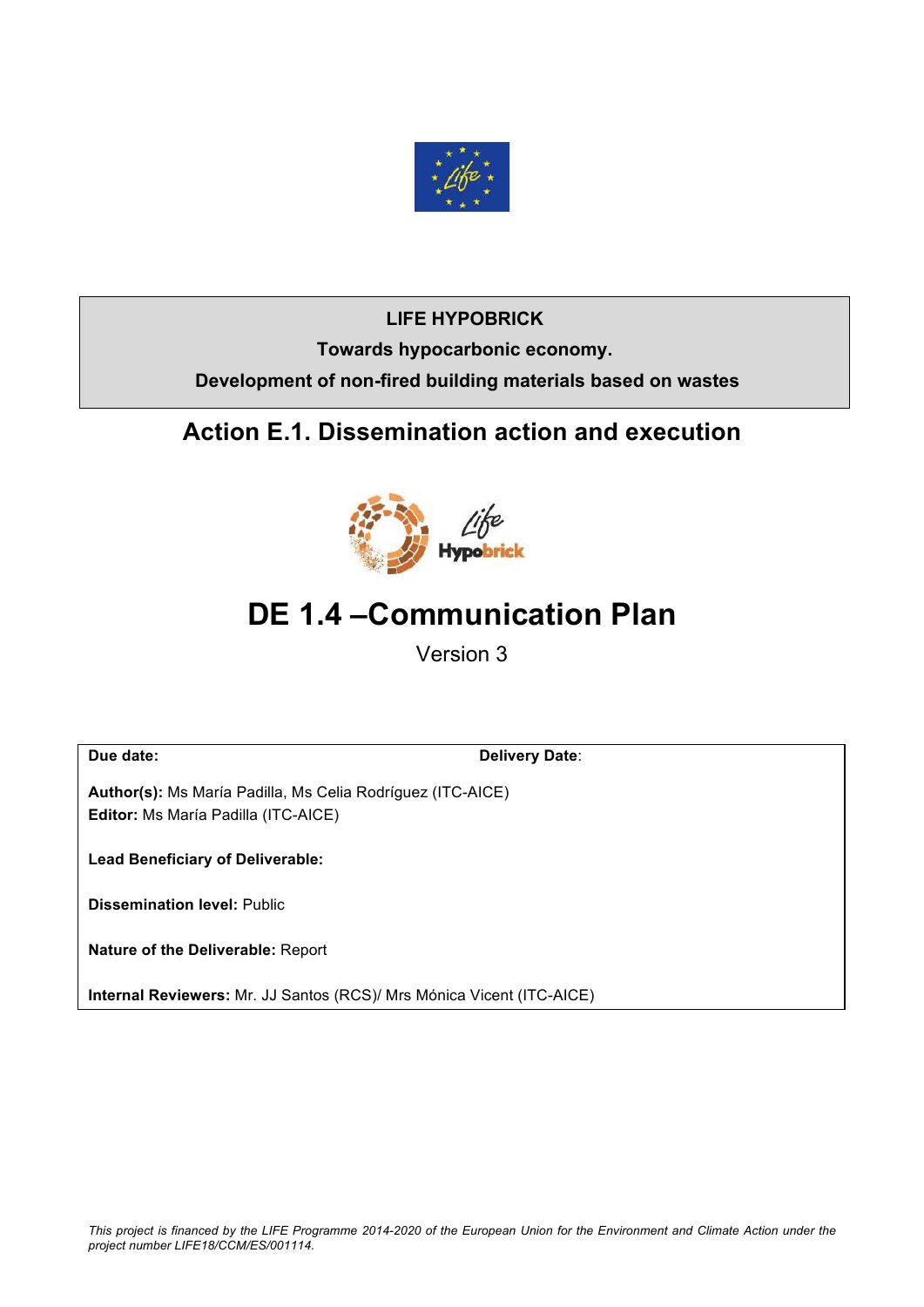

| <b>VERSIONING (ONLY MAJOR VERSIONS)</b> |                                                                                   |                 |                                                                                                                         |  |  |
|-----------------------------------------|-----------------------------------------------------------------------------------|-----------------|-------------------------------------------------------------------------------------------------------------------------|--|--|
| <b>VERSION</b>                          | <b>DATE</b><br><b>NAME, ORGANISATION</b><br><b>DESCRIPTION OF THE NEW VERSION</b> |                 |                                                                                                                         |  |  |
| V <sub>1</sub>                          | 22/12/2019                                                                        | <b>RCS</b>      | <b>First Draft</b>                                                                                                      |  |  |
| Final (V2)                              | 30/1/2020                                                                         | <b>RCS</b>      | <b>Final</b>                                                                                                            |  |  |
| V3                                      | 30/09/2021                                                                        | <b>ITC-AICE</b> | <b>Updated</b><br>the<br>following<br>version<br>recommendations of the Commission after the<br>second monitoring visit |  |  |
|                                         |                                                                                   |                 |                                                                                                                         |  |  |

## **Explanations for Front page**

**Author(s):** Name(s) of the person(s) having generated the Foreground respectively having written the content of the report/document. List them alphabetically.

**Editor:** Only one. As formal editorial name only one main author as responsible quality manager in case of written reports: Name the person and the name of the partner whose employee the Editor is. For the avoidance of doubt, editing only does not qualify for generating Foreground; however, an individual may be an Author – if he has generated the Foreground - as well as an Editor – if he also edits the report on its own Foreground.

**Lead Beneficiary of Deliverable:** Only one. Identifies name of the partner that is responsible for the Deliverable according to the LIFE HYPOBRICK DOW. The lead beneficiary partner should be listed on the front page as Authors and Partner. If not, that would require an explanation.

**Internal Reviewers:** Typically, one person. This review includes: Identifying typos, identifying syntax & other grammatical errors, altering content, Adding or deleting content.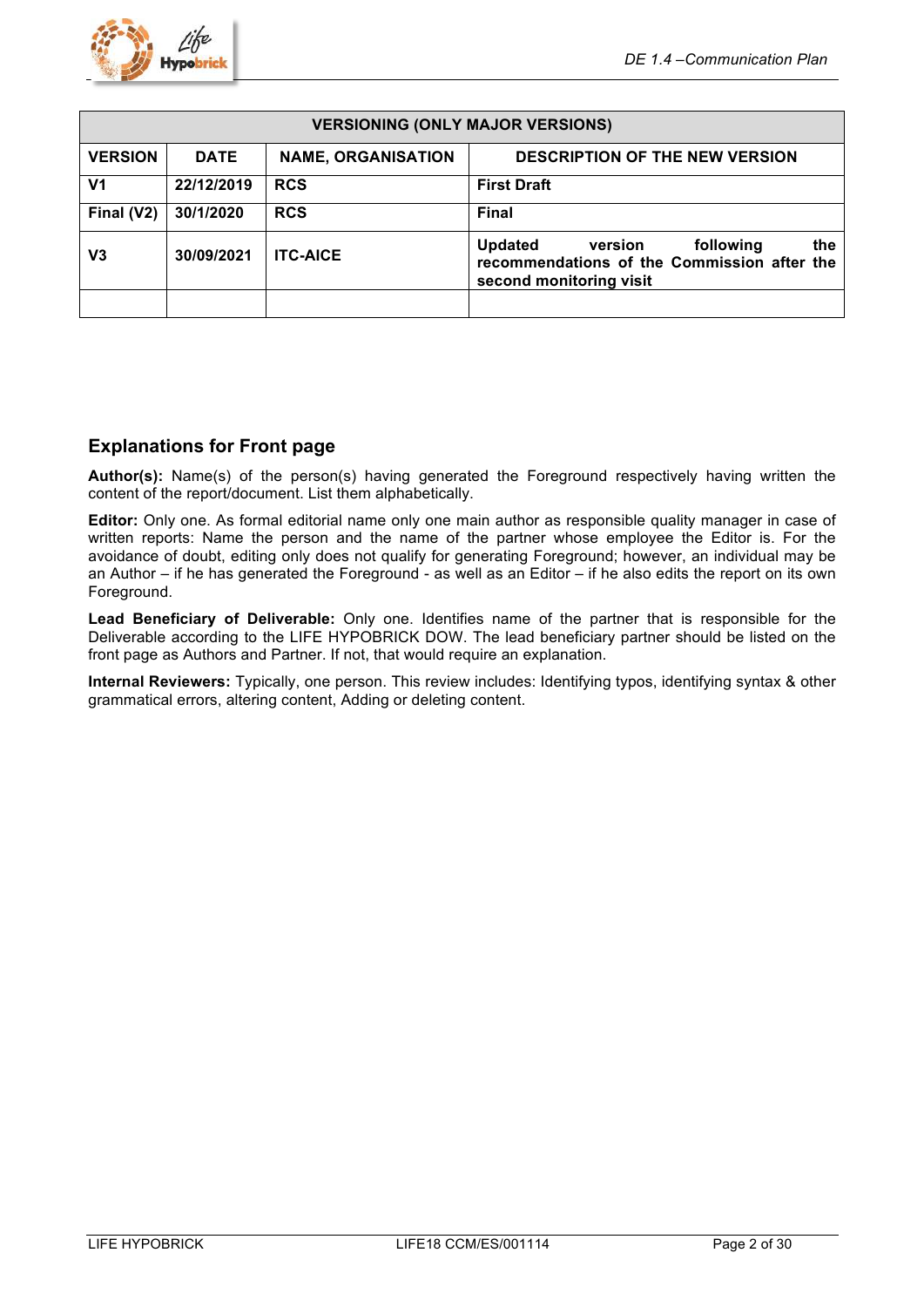

## **LIFE HYPOBRICK Key Facts**

| Project title                | Towards hypocarbonic economy. Development of non-fired building materials<br>based on wastes. |
|------------------------------|-----------------------------------------------------------------------------------------------|
| Starting date                | 01/10/19                                                                                      |
| Duration in months 36 months |                                                                                               |
| Call<br>(part)<br>identifier | LIFE18 CCM/ES/001114                                                                          |
| <b>Topic</b>                 | Climate Change                                                                                |
| Consortium                   | Spain and Germany                                                                             |

## **LIFE HYPOBRICK Consortium Partners**

|              | <b>Partner</b>                                                    | <b>Acronym</b> | <b>Country</b> |
|--------------|-------------------------------------------------------------------|----------------|----------------|
|              | ASOCIACIÓN DE INVESTIGACIÓN DE LAS<br><b>INDUSTRIAS CERÁMICAS</b> | <b>ITC</b>     | Spain          |
| $\mathcal P$ | LADRILLOS MORA, S.L.                                              | <b>MORA</b>    | Spain          |
| 3            | RECYCLING,<br><b>CONSULTING</b><br><b>AND</b><br>SERVICES, S.L.   | <b>RCS</b>     | Spain          |
| 4            | <b>SCHLAGMAN POROTON GMBH &amp; Co.KG</b>                         | <b>SCH</b>     | Germany        |
| 5            | TECHNISCHE HOCHSCHULE NUERNBERG<br><b>GEORG SIMON OHM</b>         | <b>THN</b>     | Germany        |

**Disclaimer: LIFE HYPOBRICK** is a project co-funded by the European Commission under the Grant Agreement Number LIFE18 CCM/ES/001114.

The information and views set out in this publication are those of the author(s) and do not necessarily reflect the official opinion of the European Communities. Neither the European Union institutions and bodies nor any person acting on their behalf may be held responsible for the use, which may be made of the information contained therein.

© Copyright in this document remains vested with the LIFE HYPOBRICK Partners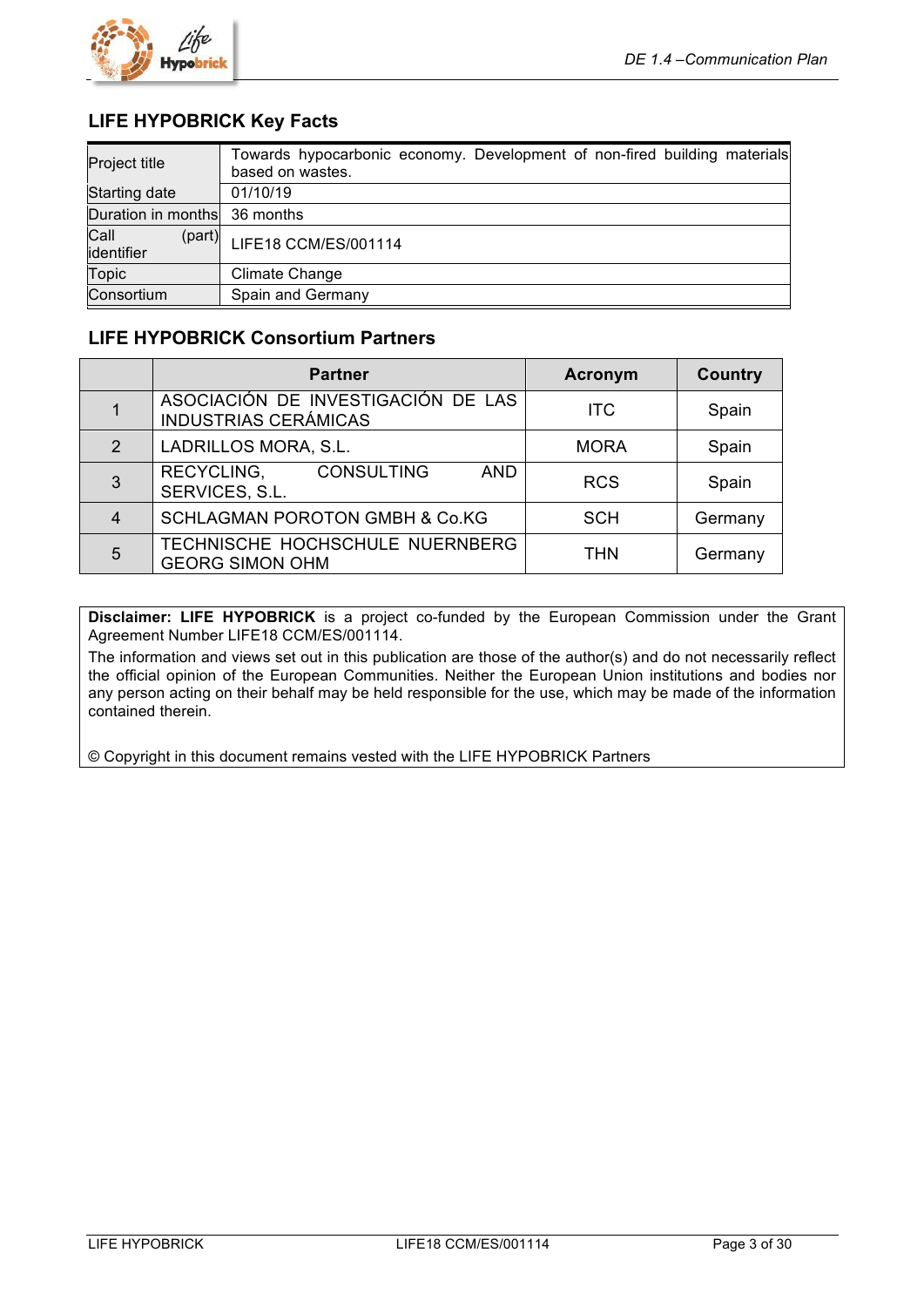

## **Executive Summary**

Communication Plan is part of the action E.1 Dissemination planning and execution of Life Hypobrick. The main objective is to help us to carry out an effective awareness raising campaign and to achieve a high impact, reaching as many people as possible in the different markets/sectors, where industrial Project implementation such as legal adaptation by authorised organisations could be a success in the near future, i.e. short-middle term, not only during lifespan of Life Hypobrick but also beyond it, at least five years after the project´s end.

These are the main objectives to be achieved at the end of the project:

• Communicate the feasibility of manufacturing waste-based building products (bricks and blocks, using an extremely low  $CO<sub>2</sub>$  emission process in order to accomplish the climate and environmental guidelines of the EU.

- Report the results not only to private sector but also general public and public entities.
- Awareness and sensitive on the need to fight climate change.
- Disclosure all actions involved, and results obtained in each of them.
- Replicate our model to other brick factories and other related industries

For carrying out the communication of the LIFE LIFEHYPOBRICK Project in an effective way, it is required to identify and plan the activities to be undertaken. These activities take in account the targeted public in each one.

These activities are included in the Communication Plan. This document summarizes the targeted public, channels and media communication, as well as the information requirements for complying with requirements laid down in the LIFE Program, which funds the project.

This document is approved by the Steering Committee of the LIFE HYPORBICK project.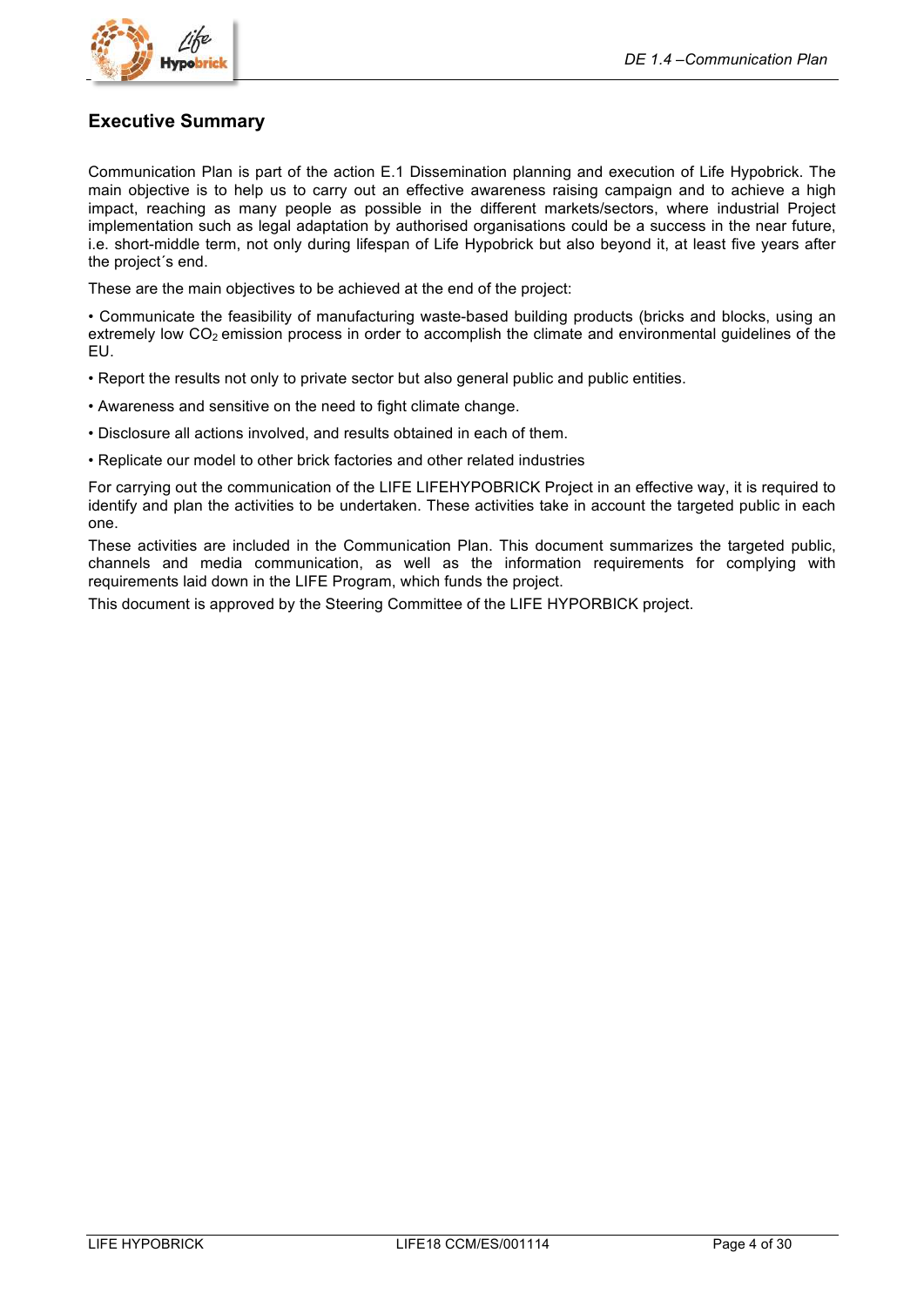

## **Table of Contents**

| 1              |       |  |  |
|----------------|-------|--|--|
| $\overline{2}$ |       |  |  |
| 3              |       |  |  |
| $\overline{4}$ |       |  |  |
|                | 4.1   |  |  |
|                | 4.1.1 |  |  |
|                | 4.1.2 |  |  |
|                | 4.1.3 |  |  |
|                | 4.1.4 |  |  |
|                | 4.2   |  |  |
|                | 4.2.1 |  |  |
|                | 4.2.2 |  |  |
|                | 4.2.3 |  |  |
| 5              |       |  |  |
|                | 5.1   |  |  |
| 6              |       |  |  |
|                | 6.1   |  |  |
|                | 6.2   |  |  |
|                | 6.3   |  |  |
|                | 6.4   |  |  |
|                | 6.5   |  |  |
|                | 6.6   |  |  |
|                | 6.7   |  |  |
|                | 6.8   |  |  |
|                | 6.9   |  |  |
| $\overline{7}$ |       |  |  |
| 8              |       |  |  |
|                | 8.1   |  |  |
|                | 8.2   |  |  |
|                | 8.3   |  |  |
|                | 8.4   |  |  |
|                | 8.5   |  |  |
|                | 8.6   |  |  |
|                | 8.7   |  |  |
|                | 8.8   |  |  |
|                | 8.9   |  |  |
|                |       |  |  |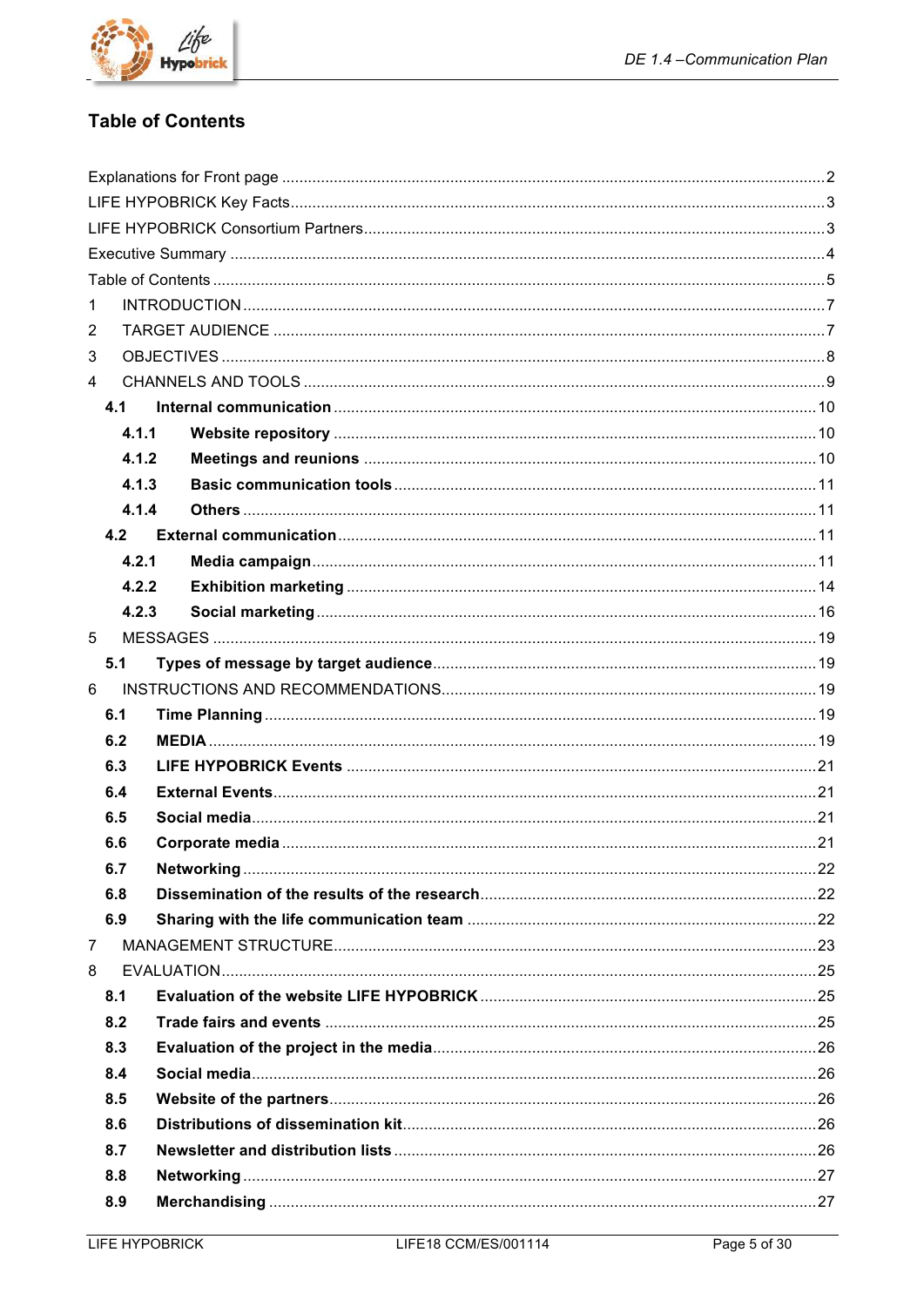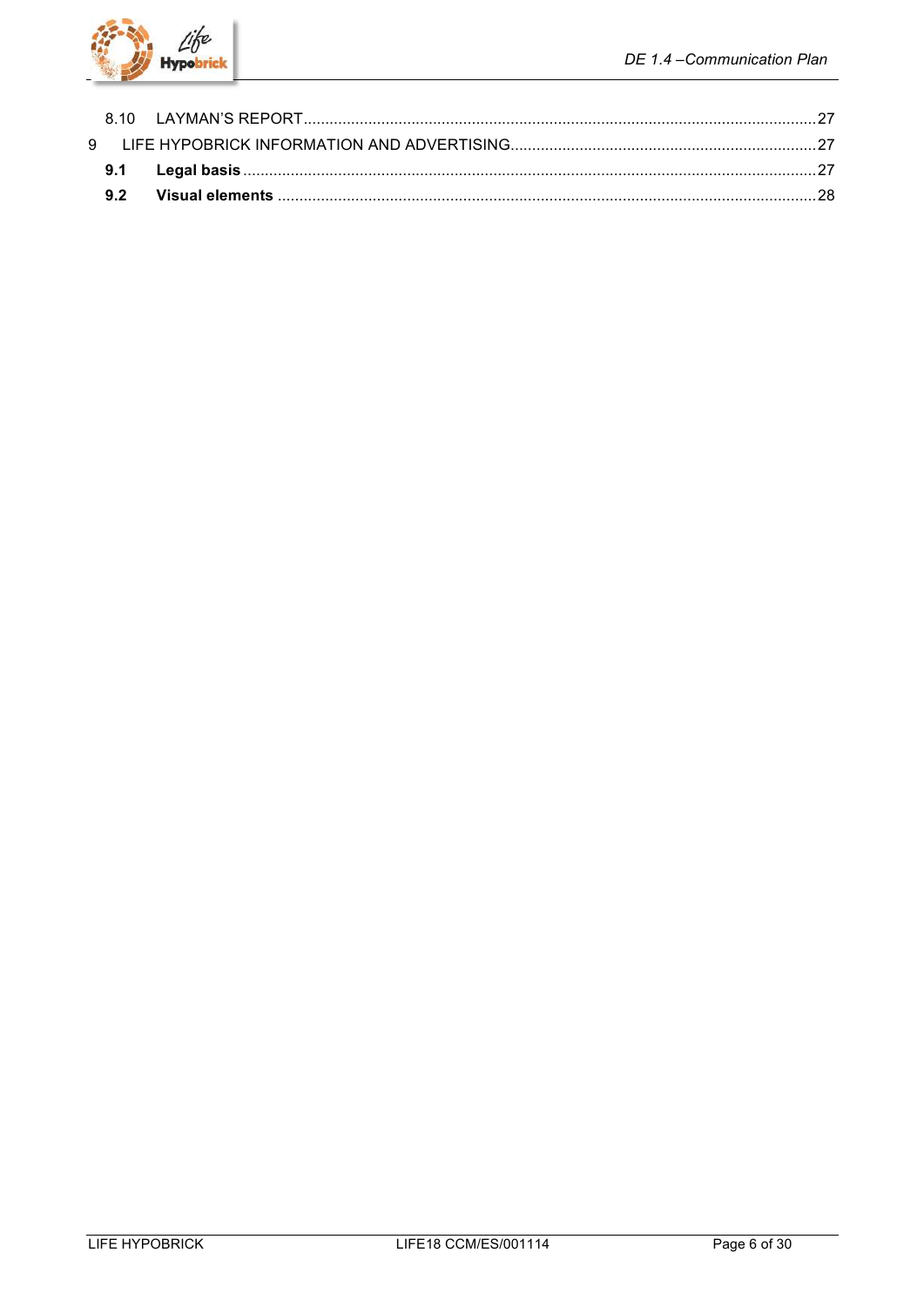

## **1 INTRODUCTION**

The actions contemplated in the LIFE HYPOBRICK project are structured in five groups of actions, being those of type "E" those that include the communication and dissemination actions of the project. The drafting of this Communication Plan corresponds to Action D1. This communication plan develops the other different actions of action E1 proposed in the LIFE HYPOBRICK project and includes all the basic tools to guarantee the wide dissemination of the project.

The Communication Plan, in addition to inform and disseminate, must serve to promote a more respectful conscience with the environment among the society. It is a basic tool for the implementation of the LIFE HYPOBRICK project itself and for the dissemination of the results generated in it. It is also necessary to dimension its importance at European level and to transmit a clear and institutional vision of the planned actions. The communication tools described in this Plan are necessary for the communication and promotion of the project, making its development known, in such a way that it generates a sense of belonging and integrates its partners, the actors involved, the population, the institutions and the socio-economic



agents, favouring the creation of synergies and the achievement of the proposed objectives.

## **2 TARGET AUDIENCE**

In this section we refer to the group of collectives, represented by entities with legal personality, which will be affected by the success or failure of the project. Consequently, we must define how each of these groups should be involved in our project, as their reaction may influence a positive or negative perception of the project.

We have divided this communication target into different groups, each with their own characteristics and interests and, therefore, different communication and awareness needs.

For each target group, it will be necessary to establish priorities, in order to carry out the communication actions, which will be developed in parallel.

#### **Internal. Entities directly involved**

This group includes the workers linked to the institutions and organisations that participate in the project and who have, therefore, a professional level and dedication that enables them to fully understand each of the aspects of the activity. Communication with this group is essentially internal and must be fluid and constant with its own channels. The communication plan must ensure that every advance, event or project implementation is properly communicated to this sector, as well as important news. The main messages and the general philosophy of the project must also be shared and reviewed with this group.

Specifically, they make up this group:

- The project coordinator (ITC-ICE).
- The technicians and staff involved in the partner entities:
- MORA
- RCS
- SCHLAGMANN
- THN
- Responsible for the management and coordination of the LIFE programme (CINEA)
- The monitor of the project (NEEMO)
- LIFE Communication Team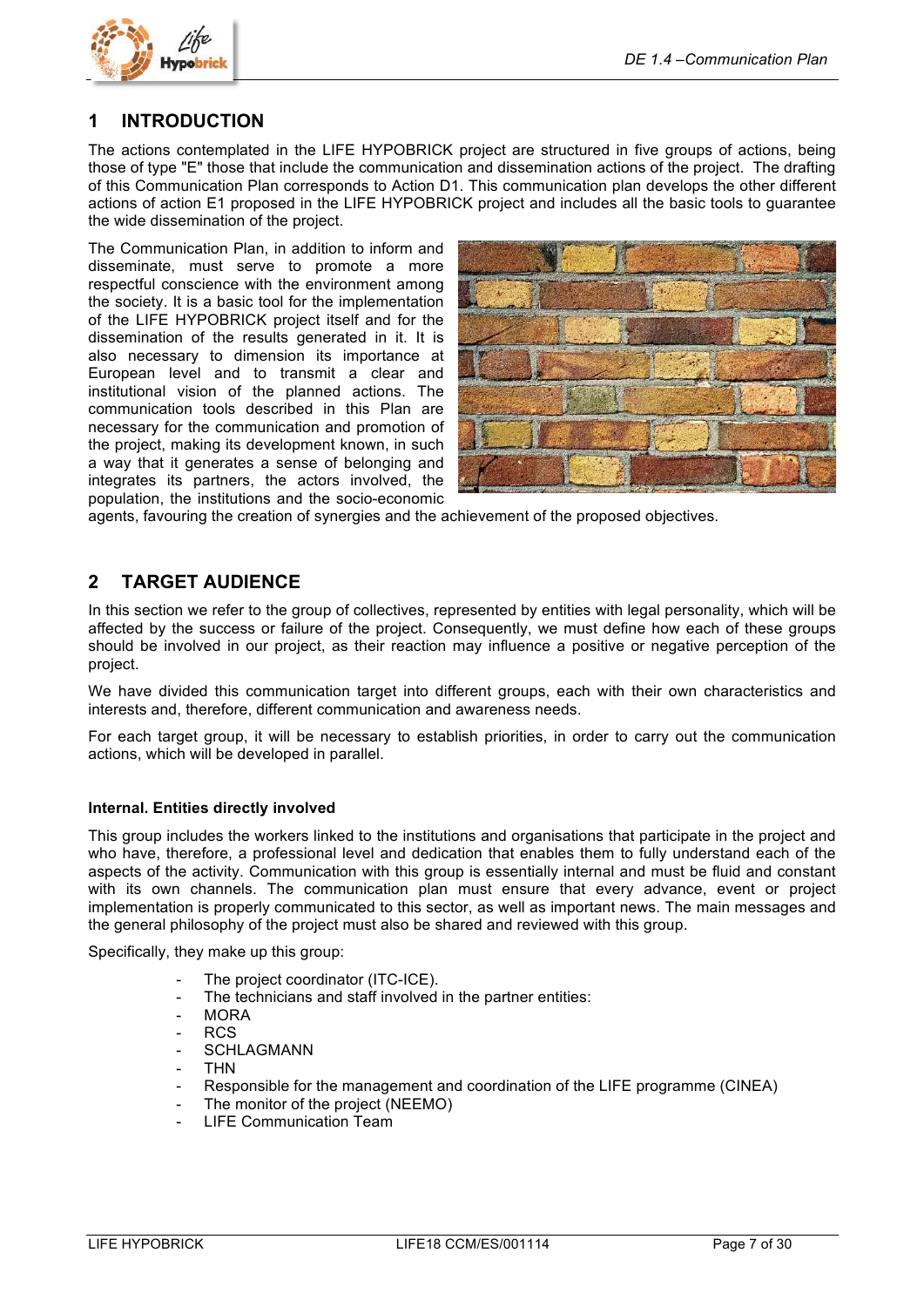

#### **External. Stakeholders or groups of interest**

- **Public administrations** (municipalities, Provincial Councils, regional governments…): Environmental authorities, as authorities which are involved in waste management or urban issues, since the new environmentally friendly product could be used for urban infrastructures.
- **Scientific and professionals related to the building sector,** as universities, professional colleges, technology platforms for promoting innovation projects, for their role in the development of good practices and knowledge
- *Professional Sector:* Energy-intensive industries as bricks and blocks manufacturers and the building sector in general, ceramic tile manufacturers (roof tiles, wall tiles, floor tiles and frits/glass) could be also beneficiaries of the low emissions process. Industries and waste management agents, bricks manufacturers, building supply dealers, thermal power stations, end of life vehicles treatment plants, WEEE treatment plants, architects and promoters, city planners…
- **Customers**: we consider two groups. There is a group which includes all private customers, user and potential users of the new environmentally friendly product (developers, builders, town councils, prescribers…) and another group which includes the companies which will implement the new sustainable process.
- **Entities linked to the environment and its protection,** which can have an important role for disseminating the message of the project and supporting initiatives which contribute to the sustainable development and climate change.

#### **General audience**

Communication with society is necessary to promote social and economic response, the identification of issues and problems and the design of specific messages. The sustainability of the planet, the climate change and recycling and reuse of waste become a major concern for the public and efforts to facilitate access by the general public to the results of environmental projects.

This group is made up of those citizens who have the environment as an important value to protect and are concerned about sustainability and climate change. At the same time, however, they do not have extensive knowledge of what efficient resource and climate change and waste management entail. Their knowledge of climate change and waste recycling and reuse is very general.

Communication in this group should appeal to awareness and sensitivity and should primarily seek to convey basic knowledge about how projects can improve their lives. Combining the proximity and visibility of the dissemination campaigns becomes a positive impact in which the citizen is interested in the quality of life.

#### **Media.**

The media can help to achieve the objectives of the project. But to make them partners, they must first be convinced, and therefore must also be a target audience for the sector, with specific approaches. For this project we will use all available means of communication, including

- *Television, Radio and Press, general and specialised.*
- *Press releases and Press Kits*
- *Channels specialized and technical-sectorials (specialised websites, conferences, trade fairs, congresses, specialized or technical magazines…).*
- *Direct Channels (invitations, meetings, interviews, direct contact with policy makers).*
- *Social Media.*

## **3 OBJECTIVES**

This communication plan aims to organise and establish effective communication tools over the 3 years of the LIFE HYPOBRICK project. The scope of action is Spain and Germany, although the communication objective should not be limited to these two countries.

One aspect to highlight is the participation of European entities. From the point of view of communication, it has its advantages (multiplication of results) but also its disadvantages (language, follow-up, greater supervision and control...).

For this reason, one of the aspects we are going to develop is Internal Communication, with the aim of maximising the communication channels that all entities have. In addition, with this action we seek to ensure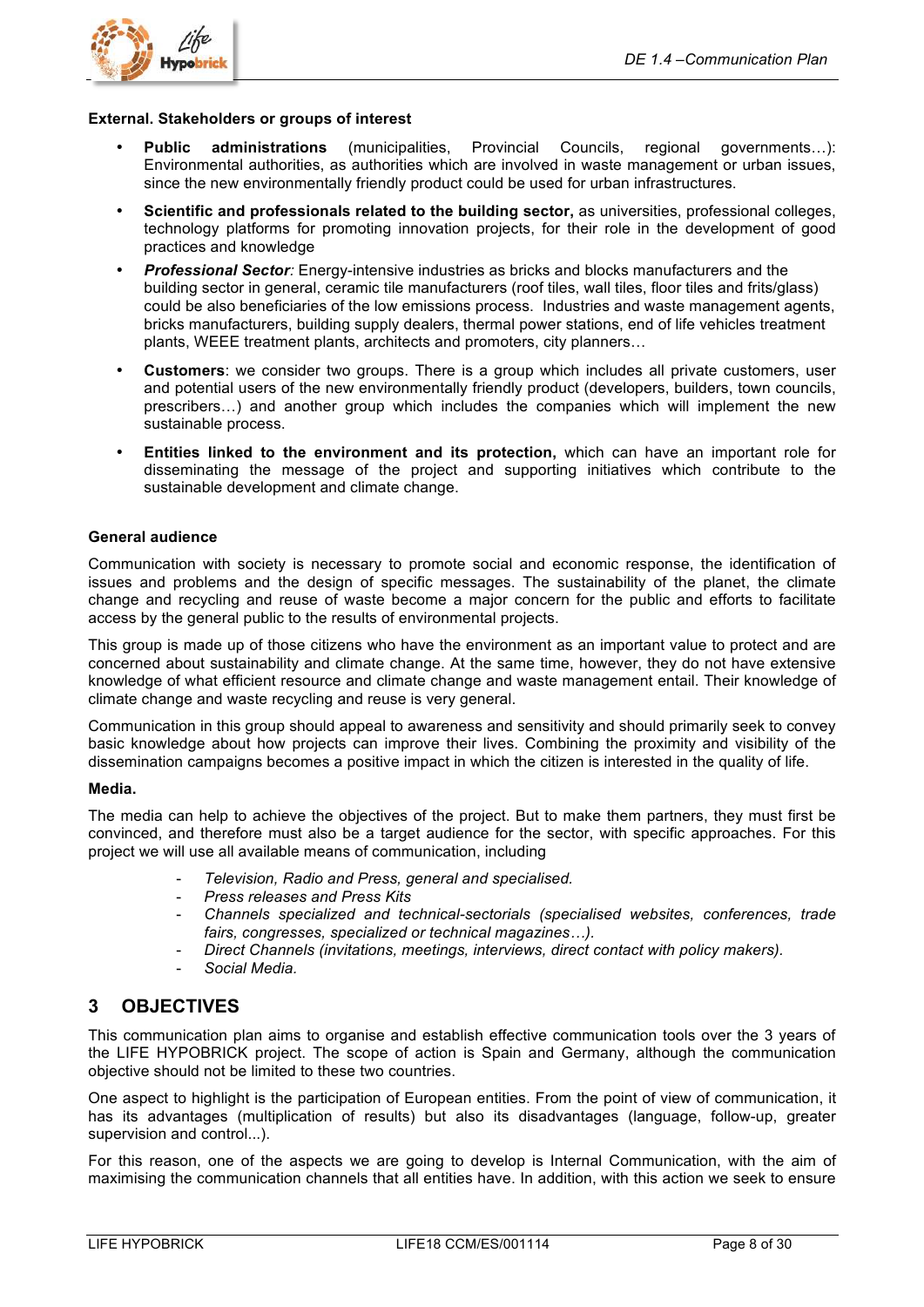

that information flows between partners. Therefore, we will establish internal and external communication channels, which will allow us to "manage" the information, in time and form, according to each situation.

This communication plan aims to define the lines of action for the communication and promotion of the LIFE HYPOBRICK project, making its development known, in such a way that it generates a sense of belonging and integrates its partners, the actors involved, the population, the institutions and the socioeconomic agents, favouring the creation of synergies and the achievement of the objectives set out in this project, which are the following:

- To demonstrate the technical, economic and environmental feasibility of manufacturing wastebased building materials using a low  $CO<sub>2</sub>$  emission process (Alkaline Activation Process)
- Transition of energy intensive industries towards hypocrabonic model
- Reduction in natural raw materials (clays, marls, limestone, etc.) consumption.

Communication is subordinated to the general objectives of the project. With this premise, the general and specific objectives of the proposed communication strategy have been established.

#### **General objectives of the Communication Plan**

- 1. Optimise the flow of information between the project partners and organise efficient communication between the institutions involved in the project and the stakeholders.
- 2. To make the project and its results known to the potential actors involved and the main beneficiaries.
- 3. To communicate effectively, transparently and understandably to the whole society about the project's issues, so that they understand its potential to contribute to climate change mitigation and reduce the environmental impact wastes (glass from CRT, fly ashes, C&D, CW, Mixed rubble, brick scraps…)
- 4. Disseminate new knowledge or reference material for policy makers at local, national and European level.
- 5. To contribute to the dissemination and visibility of the EU LIFE programme
- 6. Establish external and internal communication tools.
- 7. Establish clear, direct and up-to-date communication of the project.
- 8. Establish communication guidelines.
- 9. Establish tools for citizen participation.
- 10. To raise awareness and promote the solution proposed in the project in order to try to involve as many ceramic and egg-producing companies as possible and to raise awareness in society in general.

## **4 CHANNELS AND TOOLS**

The selection of the channel through which we will launch the messages is a determining factor in achieving a good communicative process. Each medium has different characteristics, and its choice will depend on the message and the target audience. Because we have identified three target groups, the various actions and materials prepared for their dissemination will be grouped into **three lines of action**:

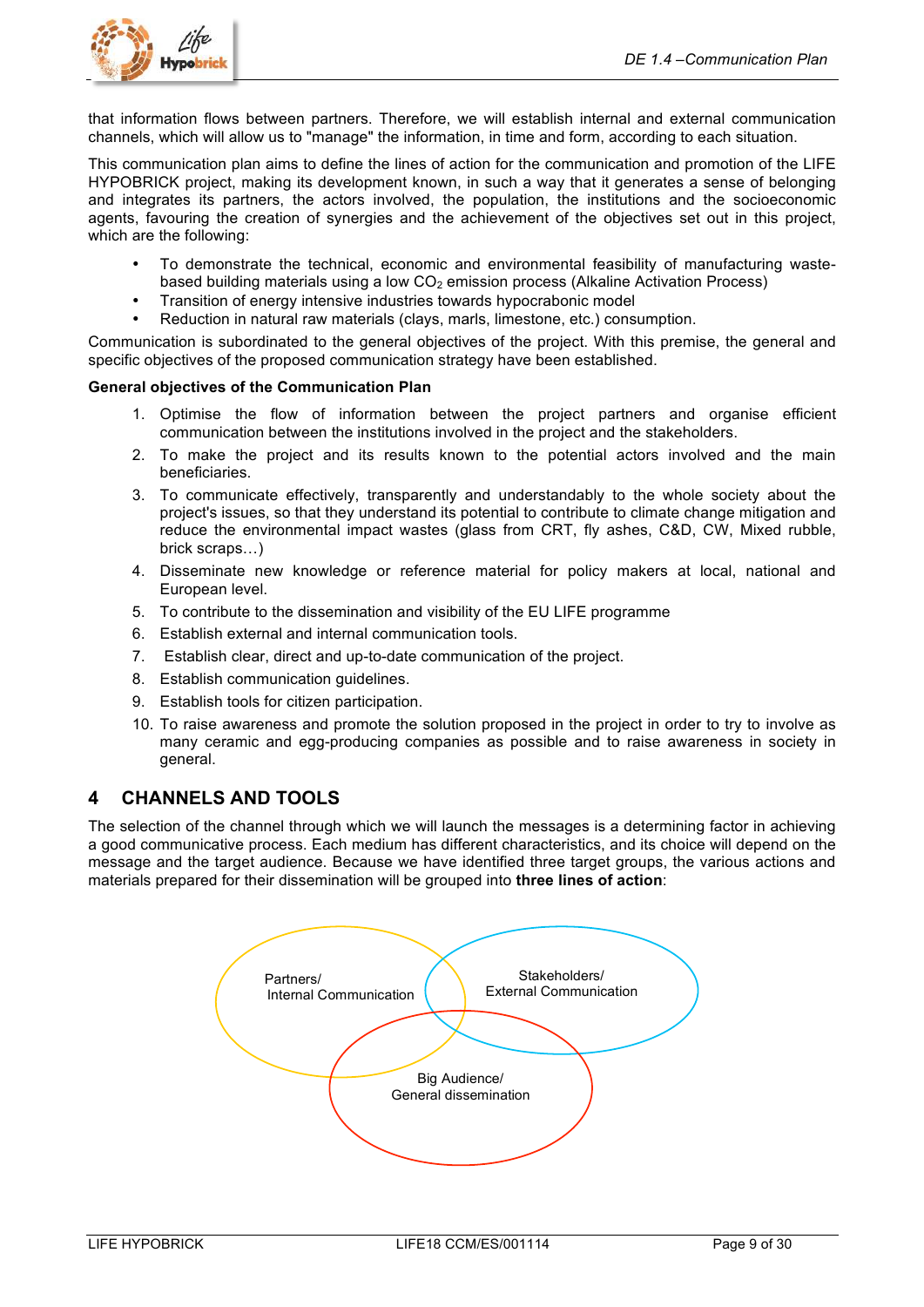

## **4.1 Internal communication**

Internal Communication is a key factor for the optimization of the project and an allied to achieve its strategic objectives. The correct management of communication within the project between the entities involved reduces the possibility of uncontrolled information flows, thus reducing to a high degree the risk of contingencies and conflicts. Communication in this sense is considered a strategic tool for the management and control of the project aimed at transmitting the project's objectives, motivating the team and achieving a sense of belonging.

The channels selected will be aimed at facilitating communication between the entities involved (leader, partners and CINEA). It includes the dissemination of the official information of the programme and general internal documents (minutes, agreements, work programmes, reviews...).

The **channels** and supports proposed for internal communication in the LIFE HYPOBRICK project are set out below.

#### **4.1.1 Website repository**

**Cloud document repository:** It will facilitate the document management without the need to install applications in the partners' terminals and once the project's website is finished, the documentation will be uploaded to its Intranet.

#### **Structure**

Legal documentation:

- *LIFE Regulations*
- *Working Plan*
- *Basis of Call*

#### Agreements.

- *Grant Agrement.*
- *Consortium Agreement.*
- *Minutes.*
- *Others: contracts or agreements of collaboration*

Official Communications

- *Requirements.*
- *Notifications.*

Management Structure

• *Details of the people involved and their role in the Project.*

Technical documentation

- *Approved Memory.*
- *Working Plan.*
- *Reports delivered*

Financial Reports

- *Approved Budget.*
- *LIFE justification rules*
- *Delivered Reports*

**Templates** 

- *Official Reports*
- *Deliverables*
- *Newsletter*

Products and Deliverables

- *WP 1*
- *WP 2*
- *Modifications and amendments*
- *Applications submitted.*

### **4.1.2 Meetings and reunions**

There are several types of meetings and reunions:

• Management meetings: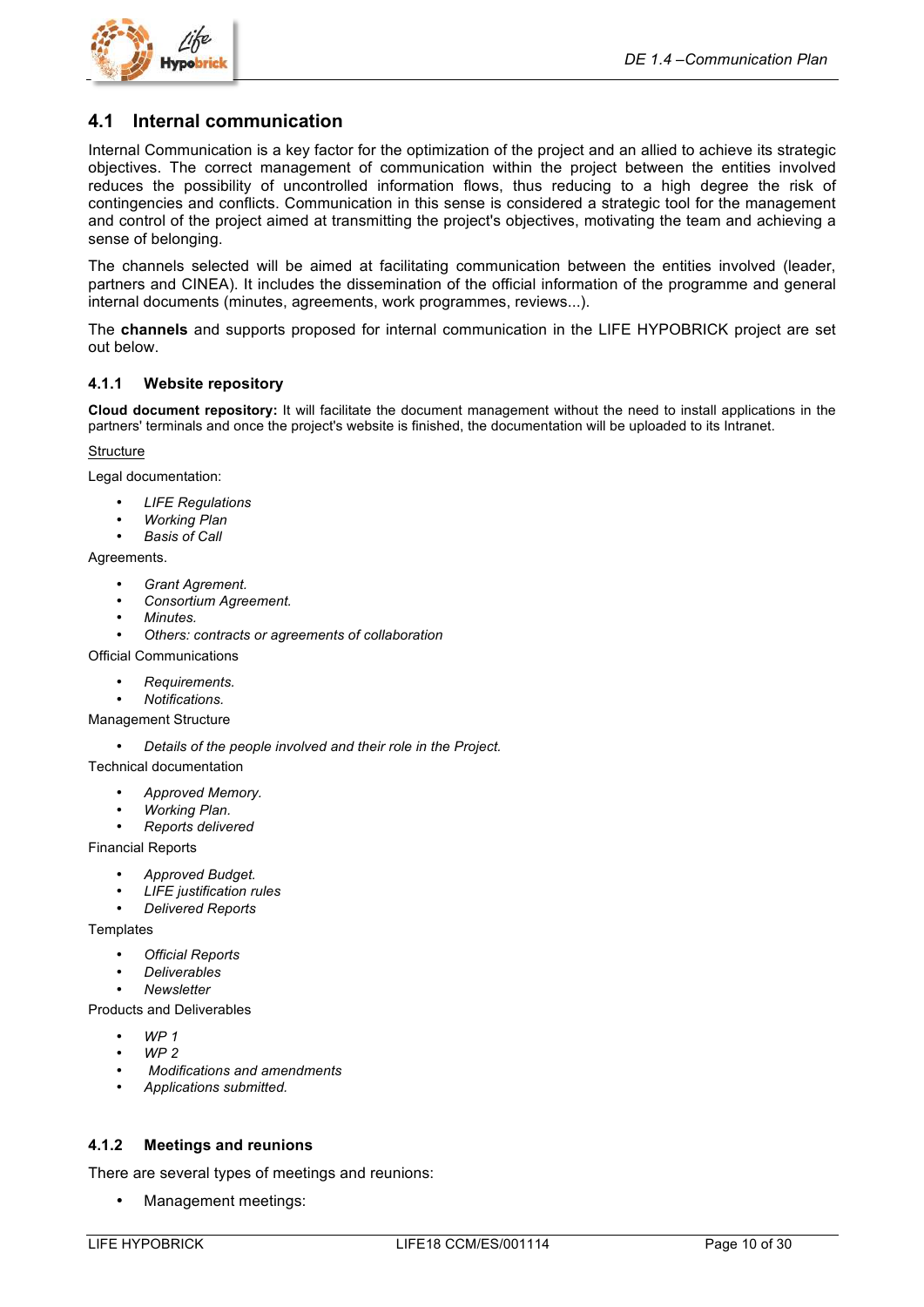

- o Annual meetings: reviewing technical and management aspects of the project done during the last year
- $\circ$  Monthly meetings: meetings held every month for checking the advance of the project
- $\circ$  Monitoring visits: called by the monitor from NEEMO. The monitor check technical and financial advances of the project on behalf of the Commission.
- Technical meetings: they are held every it is necessary for discussing technical issues of the project related to project actions. People called for attending these meetings are directly linked to the issues discussed.

#### **4.1.3 Basic communication tools**

There are several tools that can be used to reinforce internal communication: e-mail, telephone, virtual meetings, newsletter, among others. The communication tools in the LIFE HYPOBRICK project have been selected according to the possibilities of use and objectives of the communication.

- **E-mail:** Useful, familiar and fast tool, low cost and easy to customize. It will be the main communication channel.
- **Fixed and mobile phones:** Tools that will reinforce e-mail.
- **Postal Mail:** When official communications with CINEA, notifications and requirements to the partners are required, sending wastes samples…
- **Video Calls:** (Skype, Teams, ZOOM…): For talks with partners to resolve doubts and consultations of a technical, financial nature...

#### **4.1.4 Others**

We will reinforce the internal communication with tools that allow the partners to know the evolution of the project and its impact.

- **Newsletter:** With the aim of reporting on the evolution and progress of the project, good practices Life, other similar and complementary projects.
- **Distribution List:** The ACUMBA MAIL mass mailing programme will be used to track the shipment and consequently obtain immediate knowledge of its impact.
- **Press Clipping:** Monitoring of the project in the media and networks. The tools Hallon Platform and Google Alerts will be used

## **4.2 External communication**

In the environment of a European project, external communication becomes extremely important, especially if the project, as in this case, directly affects the project's stakeholders.

External communication, in this sense, has the objective of facilitating the collaboration and cooperation with these publics interested and affected by the project, but which are outside the formal structure of the consortium.

The collaboration and cooperation of these actors is essential for the fulfilment of the objectives and success of the project. Therefore, the communication channels and messages selected will be very sensitive to the needs of these groups. In this sense, the external communication will be developed in a participatory way in order to promote this cooperation and collaboration. Accurate and reliable, clear and accessible sources, data and channels will be used.

### **4.2.1 Media campaign**

### *4.2.1.1 National Media Campaign*

The importance of promoting and disseminating the LIFE HYPOBRICK project in the national media lies in the fact that the media, in addition to being tools for dissemination and social interaction, play an essential role in public opinion and social thought. In this sense, we are looking for the national projection of the LIFE HYPOBRICK project. The project will be presented to the following media and national programmes specialised in the environment:

> - Specialized press and magazines: Técnica Cerámica, Ecoconstrucción, i-ambiente, RETEMA, CIC-Centro Informativo de la Construcción, Tecnipublicaciones, Construible, El Periódico del Azulejo, Interempresas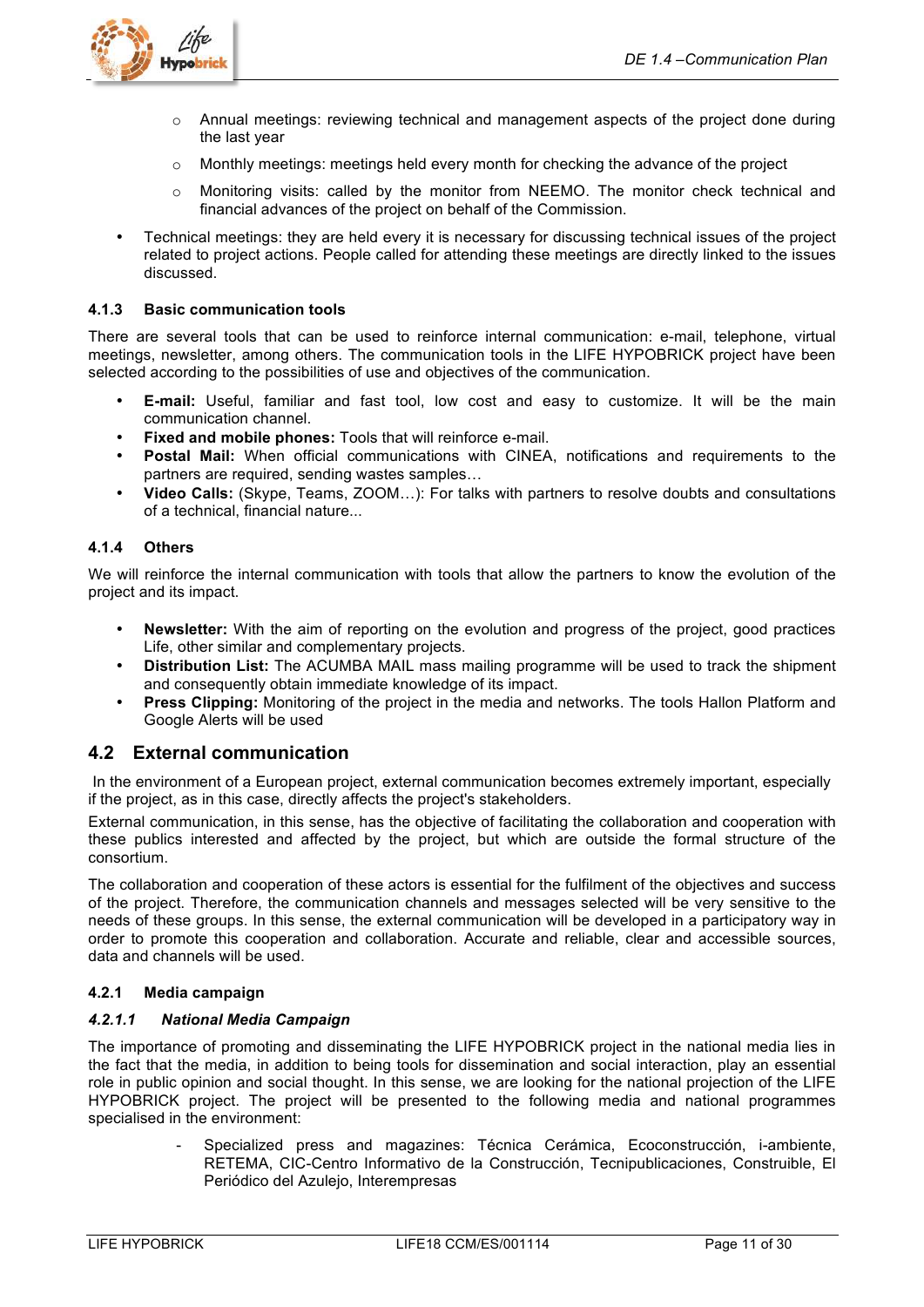

- General press: El Mundo, Levante, Mediterráneo, Castellón Plaza, Plaza Cerámica, Las Provincias, ABC, El País, La Razón
- Scientific media: Boletín de la Sociedad Española de Cerámica y Vidrio (SECV); different technical reviews and scientific Journals of the ELSEVIER Group Audiovisuals:
	- o Radio: La Brújula (ONDA CERO), COPE, CADENA SER À Punt (Corporación Valenciana de Medios de Comunicación), Radio Nacional de España (RNE) Radiotelevisión Española (RTVE)
- Other: www.rquerre.es, www.encircular.es
- Associations: HISPALYT newsletter, ATC, ASCER, ANFFECC, ASEBEC, ESPAITEC, HISPALIYT, QUALICER,
- Online and social media:
	- o Web LIFE HYPOBRICK
	- o Web ITC-AICE
	- o Web Observatorio Tecnológico del ITC-AICE
	- o Beneficiaries' websites
	- o Plataforma de Inteligencia Competitiva del ITC: VIGILANCER
	- o Social Media ITC: Twitter, Instagram y LinkedIn
	- o Social Media LIFE HYPOBRICK: Twitter, LinkedIn, Instagram
	- o Social Media

## *4.2.1.2 Regional and local media campaigns:*

The entire Autonomous Community will be covered. In order to strengthen the dissemination of events or news of interest, specific information (press releases, news, photographs, etc.) will also be prepared for the press offices of Valencia Provincial Council and the Valencia Regional Ministry of Agriculture, the Environment, Climate Change and Rural Development.

In this sense, the work will also be carried out with the communication channels of Jaume I University (Radio, Euroconexión Programme and UJI TV) and the channels of the Network of Valencian Universities for the promotion of R&D&I (Ruvid) and the Technological Institutes of the Valencian Community Network (REDIT) news programme will be used to disseminate the LIFE HYPOBRICK project.

- Specialized press and magazines: El Periódico del Azulejo,
- Newsletters and online press: Castellón Información, Castellón plaza, EL Mundo
- Scientific media: Universidad Jaume I, Red de Institutos Tecnológicos de la Comunidad Valenciana-REDIT, Red de Universidades RUVID, ATC, ASCER, ANFFECC, ASEBEC, ESPAITEC, Fundación F2e para la Eficiencia Energética, QUALICER, Sociedad Española de Cerámica y Vidrio (SECV)
- Audiovisuals:
	- o Radio: La Brújula (ONDACERO), COPE, SER
	- o TV: Á Punt (regional TV)
- Other: www.rquerre.es, www.encircular.es
- Associations: HIPALYT newsletter, REDIT broadcast news,
- Online and social media:
	- o Web LIFE HYPOBRICK
	- o Web ITC-AICE
	- o Web Observatorio Tecnológico del ITC-AICE
	- o Beneficiaries' websites
	- o Plataforma de Inteligencia Competitiva del ITC: VIGILANCER
	- o Social Media ITC: Twitter, Instagram y LinkedIn
	- o Social Media LIFE HYPOBRICK: Twitter, LinkedIn, Instagram
	- o Social Media

#### Proposed Actions:

- **News Articles:** Opinion articles on waste management, the circular economy and industrial symbiosis will be sent to the media, coinciding as far as possible with important dates for the environment, for example the mentioned World Recycling Day (17 May) or The Ceramic Days organised by the CET, the European Association of Tile Manufacturers.
- **Scientific Communications:** The proposal is to write a technical communication with an assessment of the first two years of the project, to be sent to specialised magazines.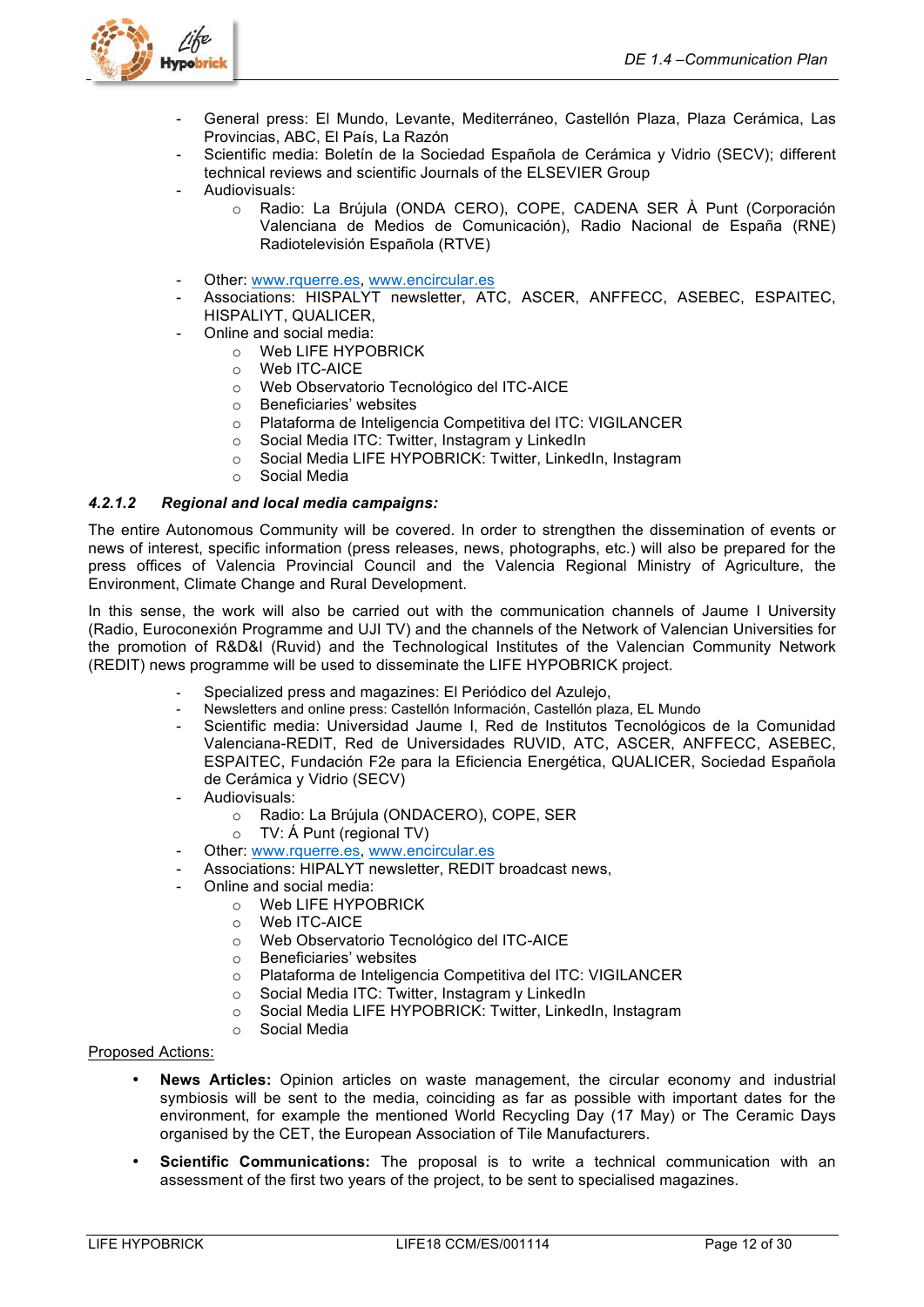

- **TV Programmes.** It is proposed to present the project to the regional TV managers in order to insert it as an example of good practice in programmes related to the management and reuse of waste and the circular economy. This proposal will be carried out provided that it does not involve a cost for the project.
- **Interviews:** Interviews will be managed in TV and radio programmes and newspapers, with the aim of presenting and disseminating the project.
- We propose to reinforce the dissemination of relevant events of the project through the Press Offices of the regional and provincial bodies that intervene directly or indirectly in the project.

### *4.2.1.3 Media 3.0*

Understood as an extension of communication 2.0, in which users, and in this case audiences, not only receive the information but also give their opinion about it. Any entity that joins or is already present in the network must take into account that users are asking for more and more participation, mobility and personalization, which requires a new way of communicating, a 3.0 communication.

To address this need for communication in the communication plan, the following supports are proposed:

### **Website LIFE HYPOBRICK**

With the aim of bringing the information generated by the project closer to the different target audiences, a 3.0 website will be created that can grow in a scalable way, allowing the incorporation of new contents and services in the future, thus providing an effective and efficient response to new needs with increasingly higher quality parameters.

This communication platform is one of the most important aspects of the communication plan, so its design, usability and effectiveness must transmit the values of the LIFE HYPOBRICK project and will be designed and managed in accordance with the requirements and examples of good practice of the LIFE programme.

This 3.0 platform will always use user-friendly interfaces to meet the expectations and needs of the users of the project and the LIFE programme.

All partners will include a link to the project website within the own websites.

#### **Distribution list**

E-mail lists will be created to allow distribution among the multiple users and stakeholders of the LIFE HYPOBRICK project. News and information of interest will be sent. The Newsletter will be sent by this means, as well as being published on the project website. The mass mailing programme ACUMBA MAIL or similar will be used.

### **Social media**

The aim is to undertake a digital marketing strategy that will bring the project closer to both the interest groups and the general public by involving them in the various activities and initiatives that will be carried out.

• **Linkedin**

A LIFE HYPOBRICK profile will be created on Linkedin in order to interact with professionals and companies in the sector that are more common on this social network.

• **Youtube**

If necessary, recordings of events, conferences, interviews and media programmes will be broadcast on this social network. It will also be used to broadcast the LIFE HYPOBRICK video

• **Twitter**

A Twitter profile will be created for LIFE HYPOBRICK where the members of the consortium, LIFE Programme, EASME, etc. can be labelled and where the messages and progress of the project can be widely disseminated

In addition to the networks used with its own entity, the social networks of some of the partners are made available to the LIFE HYPOBRICK project.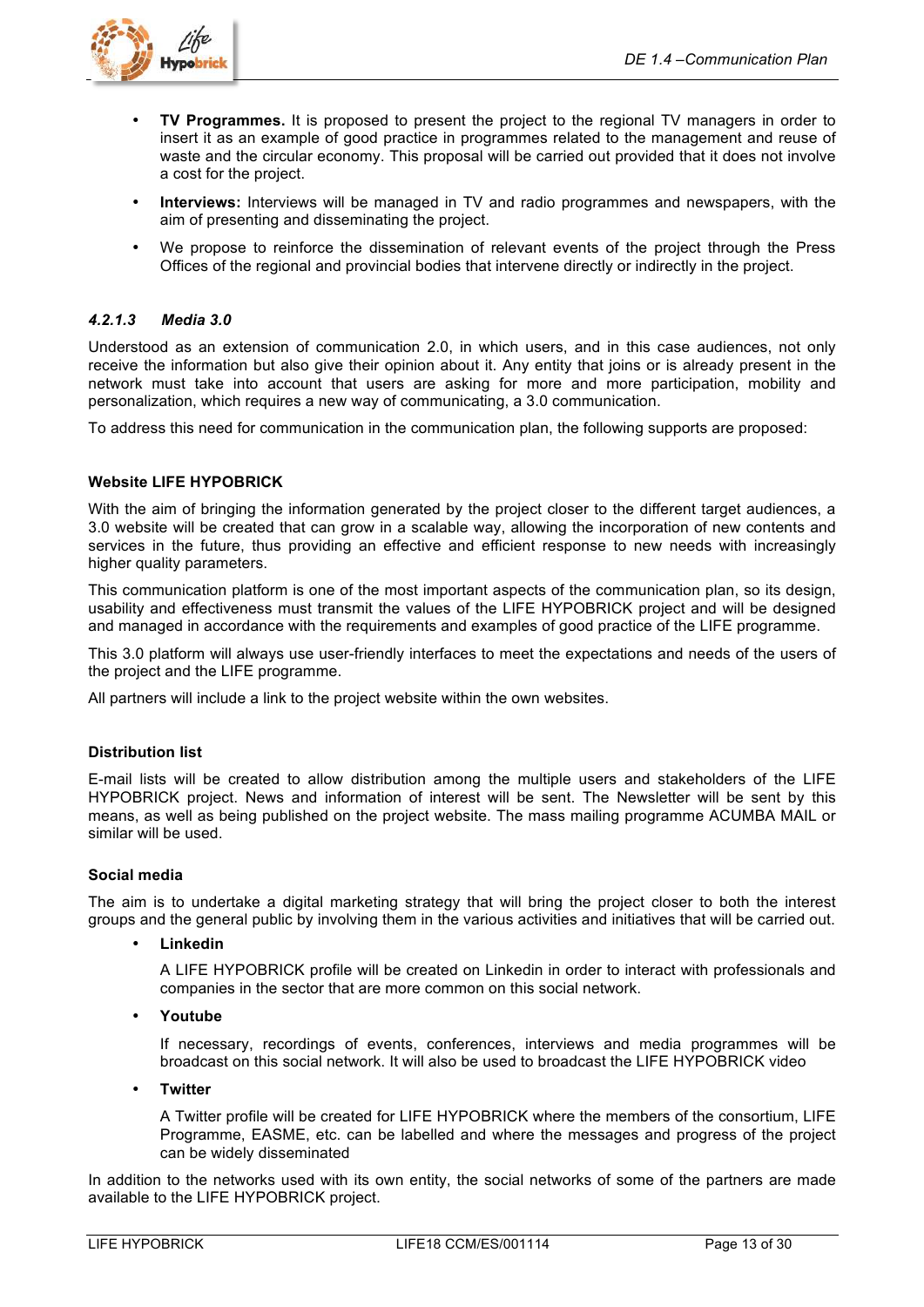

#### **4.2.2 Exhibition marketing**

#### *4.2.2.1 Promotional material*

#### • **Leaflets**

Leaflets will be produced with general information about the project and the LIFE programme. The idea is to bring the project closer to its target public by making it understandable. The Leaflet must be explanatory and very visual. The design and production is included, with the option of downloading from the website. Available in the languages of the participating countries and in English.

This material will be distributed though the Website LIFE HYPOBRICK, Distribution Lists (emailing campaign) and printed distribution in trade fairs and events of dissemination and transfer.

#### • **Posters and roll ups**

A distinction will be made between the posters designed to be exhibited inside MORA, in the prototype, the roll-up and mobile posters to be used in all public events related to the project, and the posters, which will be used in the headquarters of the partners and in the awareness days.

We will distinguish different channels:

- o Large poster next to the prototype.
- o Roll-up (6 units):
	- **EXECUTE:** Transnational Meetings.
	- **EXECONGLESS** Congresses, Trade Fairs and conferences.
	- **E.** Languages: Spanish, English, German.
- o Posters:
	- Partners Headquarters.
	- Trade Fairs.
	- Conferences.

#### • **Notice board**

This material describing the project should be displayed in strategic places accessible to the public, and in the partners' facilities.

#### • **Newsletter**

The intention is to disseminate the technical and general information produced by the project. At the same time, it is a two-level communication and dissemination tool: Internal, as a link between the network, and external, as a vehicle for expanding the evolution of the project's results. It is used to disseminate other projects and good practices in similar areas financed by LIFE and to maintain contact with these entities. Digital format. Annual periodicity.

The publications of the partners will be used to disseminate the main advances of the LIFE HYPOBRICK project.

This material will be distributed as follows:

- o Repository in the LIFE HYPOBRICK website for downloads.
- o Distribution Lists.
- $\circ$  Dissemination of the Project in the Newsletters of the partners in the cases when they have this tool:
- o ITC-AICE has built the platform Ceramic Observatory from 2006, a big system of Competitive Intelligence formed by 3 platforms with their channels, websites, and social media: The Technological Observatory, the Market Observatory and the Observatory of the Habitat Trends. ITC-AICE can coordinate the communication of the LIFE HYPOBRICK Project through this platform.

#### • **Layman's report and After-LIFE Plan**

The Layman's Report and an "After-LIFE Plan" will be produced in paper and electronic format at the end of the project, with the aim of continuing to disseminate and communicate the results obtained. It will be produced in English and Spanish.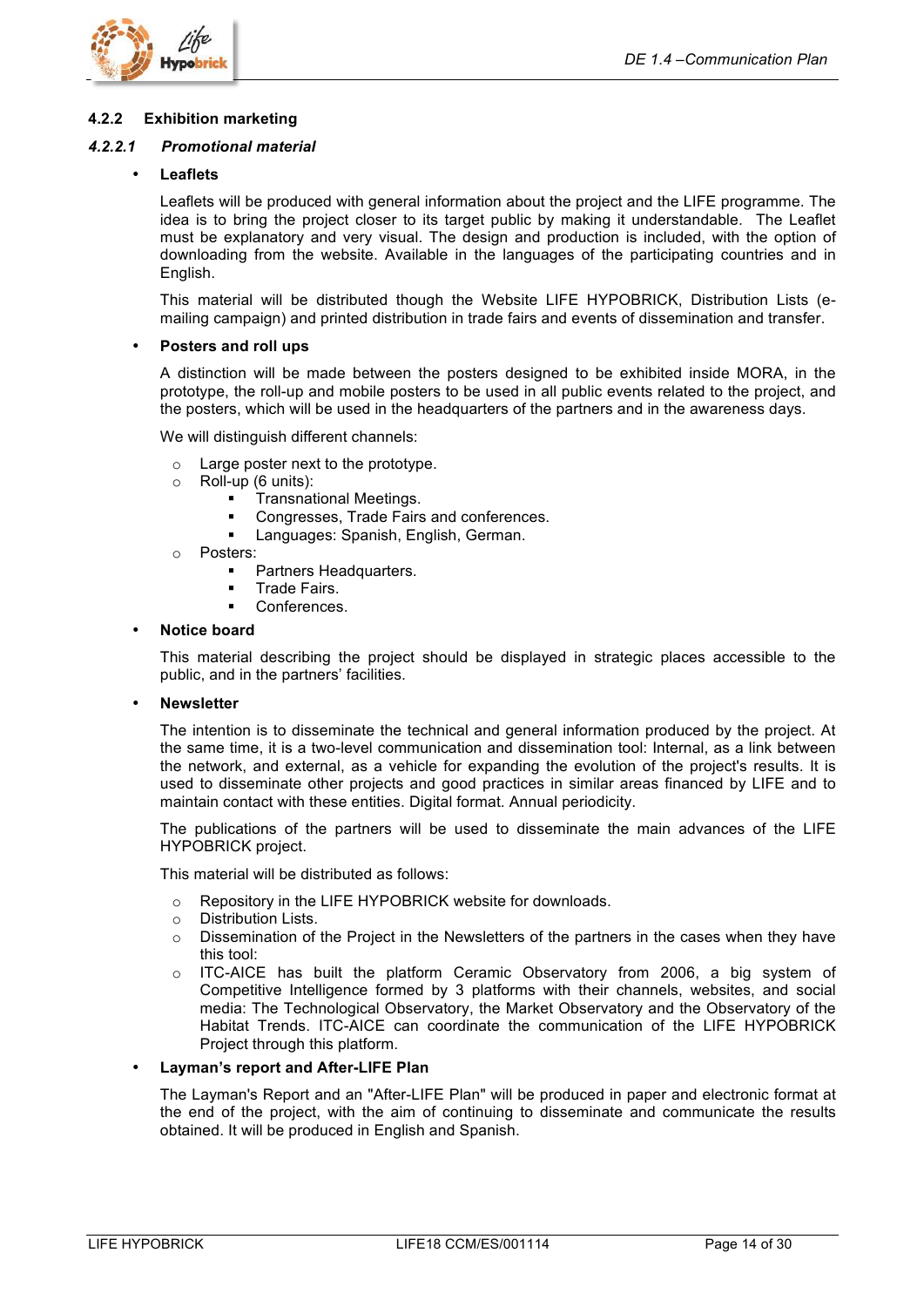

These documents will be distributed as follows:

- o Digital Version:
	- **E** Website LIFE HYPOBRICK
	- ! Website of the partners
	- ! Website of the LIFE
	- Social Media of LIFE HYPOBRICK
	- Social Media of the partners in the case of they have them.
	- ! Distribution List of the Stakeholders (e-mailing campaign)
- o Layman´s Report Printed Version (500 copies):
	- ! Distribution among industrial associations.
	- ! Distribution among ceramic companies.
	- ! Distribution among policy makers regional and provincial
	- ! Clusters and professional associations national and regional.
	- ! Contacts, client companies
	- European Networks of interest.

#### *4.2.2.2 Promotional products*

#### • **Merchandising**

We propose some products where the image of the Project Will be incorporated. In the photos, we can see de products developed, depending on the targets.

These products will be distributed in Expert Groups, trade fairs, meetings, conferences or events

Pens: "425" units Folders: "500" units



Notebooks: "1.000" units Visit Cards: 1.000 units Visit Cards: 1.000 units



• **Video**

Video documentary about the "making off" of the different stages of the Project and its implementation.

Duration: máximum 5'. Language: with subtitles in English.



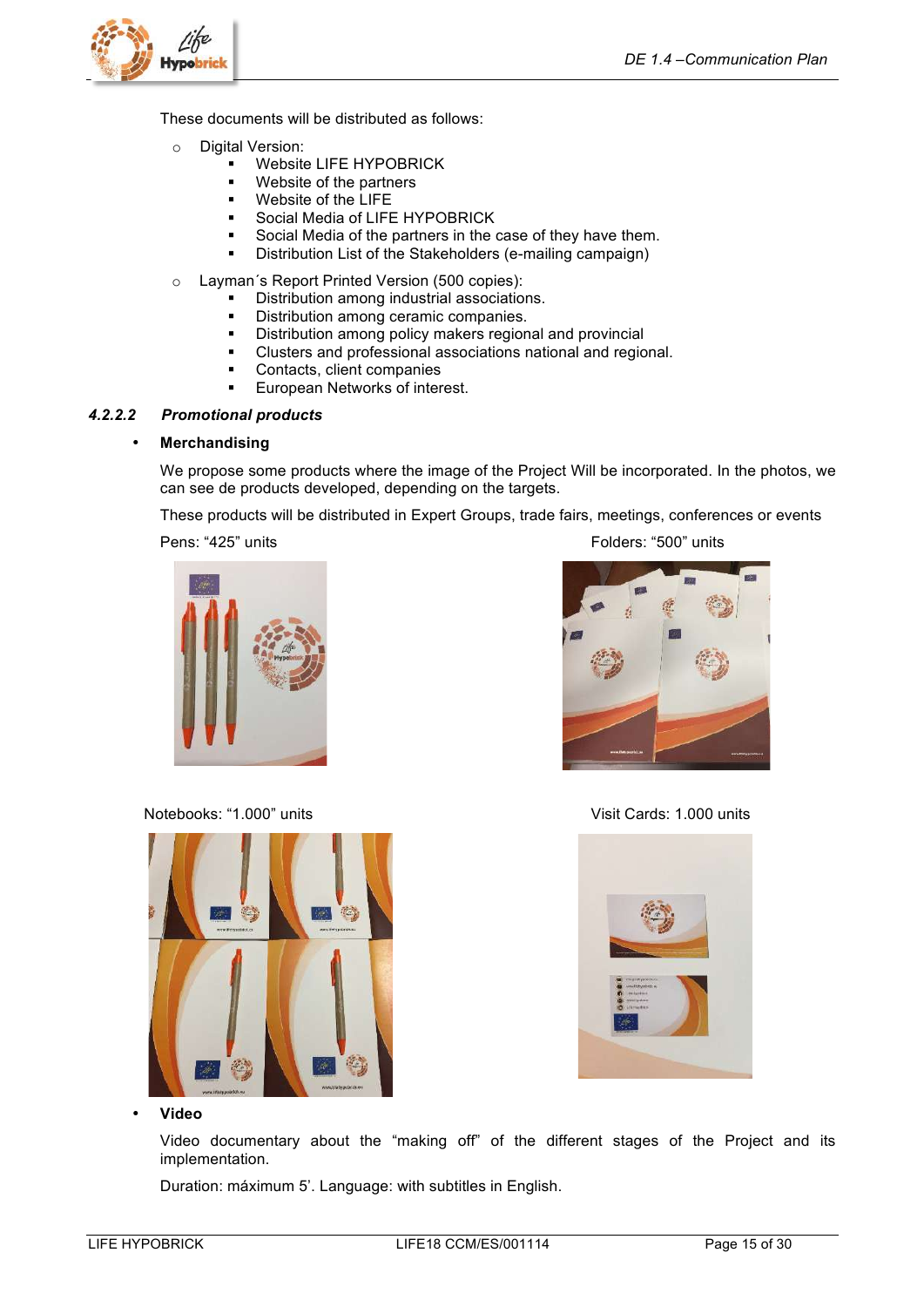

This product will be distributed as follows:

- o LIFE HYPOBRICK website
- o Yotube.
- o Linkedin.
- o Twitter
- o Ceramic Observatory of ITC-AICE
- o TV local, TV universities.
- o Platforms of the partners.

#### **4.2.3 Social marketing**

Several activities will be developed considering different types of target audiences.

#### *4.2.3.1 Scientific and technical*

#### • **Participation in congresses**

Partners of the consortium with scientist profiles (ITC-AICE and THN) will participate in several congresses previously identified. They will contribute to these congresses with several type o communications (posters, presentations…).

The consortium will participate in at least 3 congresses or scientific evens/ forums: QUALICER, VITROGEOWASTES, CONAMA

Target audience: Scientists, professionals related to the building sector, as universities, professional colleges, technology platforms

#### • **Publishing articles**

The consortium will publish project results in specialised magazines and journals. At least 3 articles with high impact will be published.

Target audience: Scientists, professionals related to the building sector, as universities, professional colleges, technology platforms

#### • **Guided visits**

To arouse the interest of the participants, showing in a clear and exemplary way the prototype for obtaining the new non-fired bricks. These visits will be organised along the following lines:

- o There will be specific signalization.
- o A calendar and programme of online visits will be established.
- $\circ$  The call and programme will be disseminated through the different distribution lists

#### *4.2.3.2 Potential customers*

#### • **Sectorial fairs**

Partners will participate in at least 5 sectorial fairs where the project will be presented.

ITC-AICE will be present in international fair of the ceramic sector CEVISAMA with their own stand, where dissemination material will be exhibited.

Target audience: Manufacturers of bricks and urban pavement, Waste manager, Prescribers (architects, constructors, municipalities), Professional associations, Sustainable building certification entities

#### • **Technical workshops**

Two technical workshops will be organised within the framework of the project, 1 in Spain and 1 in Germany. These workshops will be addressed to professionals from public administrations, and companies. The aim is to put in contact experts and stakeholders of the projects for sharing their experiences and best practices in the field of the project, and to explain the project and advances of the project.

Target audience: Manufacturers of bricks, WEEE treatments plants, Thermal power stations, End life vehicles treatment plants, Public administrations with responsibilities in waste management.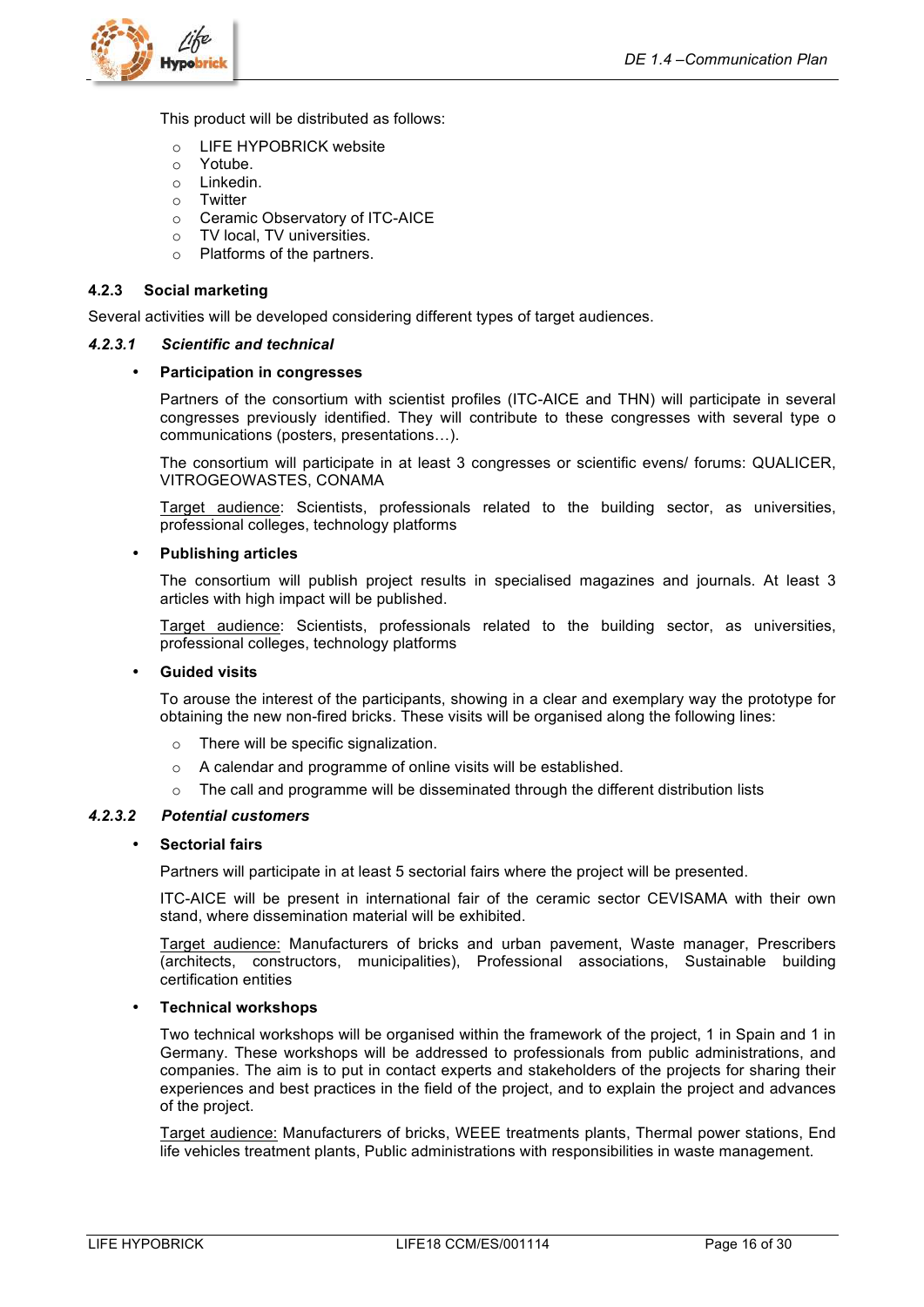

This activity will be done considering the following points:

- o There will be specific signalization.
- $\circ$  The call will be disseminated by the different regional, provincial and local media described, through the distribution lists, on the project website and through social media using the specific #Hashtag.
- $\circ$  The event will be announced on the websites of the partners and the participating entities. The NEEMO communication channel will also be used for the dissemination of the project's events.
- o The results will be disseminated through the project's website.

#### • **Meetings with public administrations**

Since this group is the one that will promote the implementation of the project by eliminating legal barriers and acting as prescriber for future public tenders, regarding to building issues.

If it would be possible, as guided visit (on site or virtual) will be done within the framework of these meetings for arousing interest of the participants, and for showing in the clear way the new process.

These meetings will be onsite or virtual.

This activity will be done considering the following points:

- o Recommended links to other projects of interest from the LIFE HYPOBRICK website.
- $\circ$  Invite these entities to participate in to open activities and events organised by LIFE HYPOBRICK (conferences, Newsletters).

#### • **Meetings with companies interested in replicating**

Based on the fact that these companies will be potential clients to implement the new process developed in the project

At least 3 meeting with manufacturing bricks companies will be held for explain the project and the project results with the aim to replicate the solution in their facilities.

If it would be possible, a guided visit (online or virtual) will be done within the framework of these meetings. These meetings will be organised by direct contact through email, and we will

This activity will be done considering the following points:

- o direct contact through email.
- $\circ$  Invite other consortium projects to open activities and events organised by LIFE HYPOBRICK (conferences, Newsletters)

#### • **Meetings with professional associations**

Meetings with professional associations related to the field of the project, since this collective will promote the implementation of the project among their associated entities.

Ceramic sector associations: HISPALYT (Spanish Association of Brick and Clay Tile Manufacturer), ASCER (Spanish Ceramic Tile Manufacturer's Association), ZIEGEL (Federal Association of the German Brick and Tile Industry)

Wastes associations: FER (Spanish Federation of Recycling and Recovery), German Federal Association Secondary Raw Materials and Disposal, BDE (German Association of German Cycle and Resource Economy), VERE (Association for the take-back and recycling of WEEE in Germany)

This activity will be done considering the following points:

- $\circ$  Recommended links to other projects of interest from the LIFE HYPOBRICK website.
- Invite these entities to participate into open activities and events organised by LIFE HYPOBRICK (conferences, Newsletters).
- **Final project event**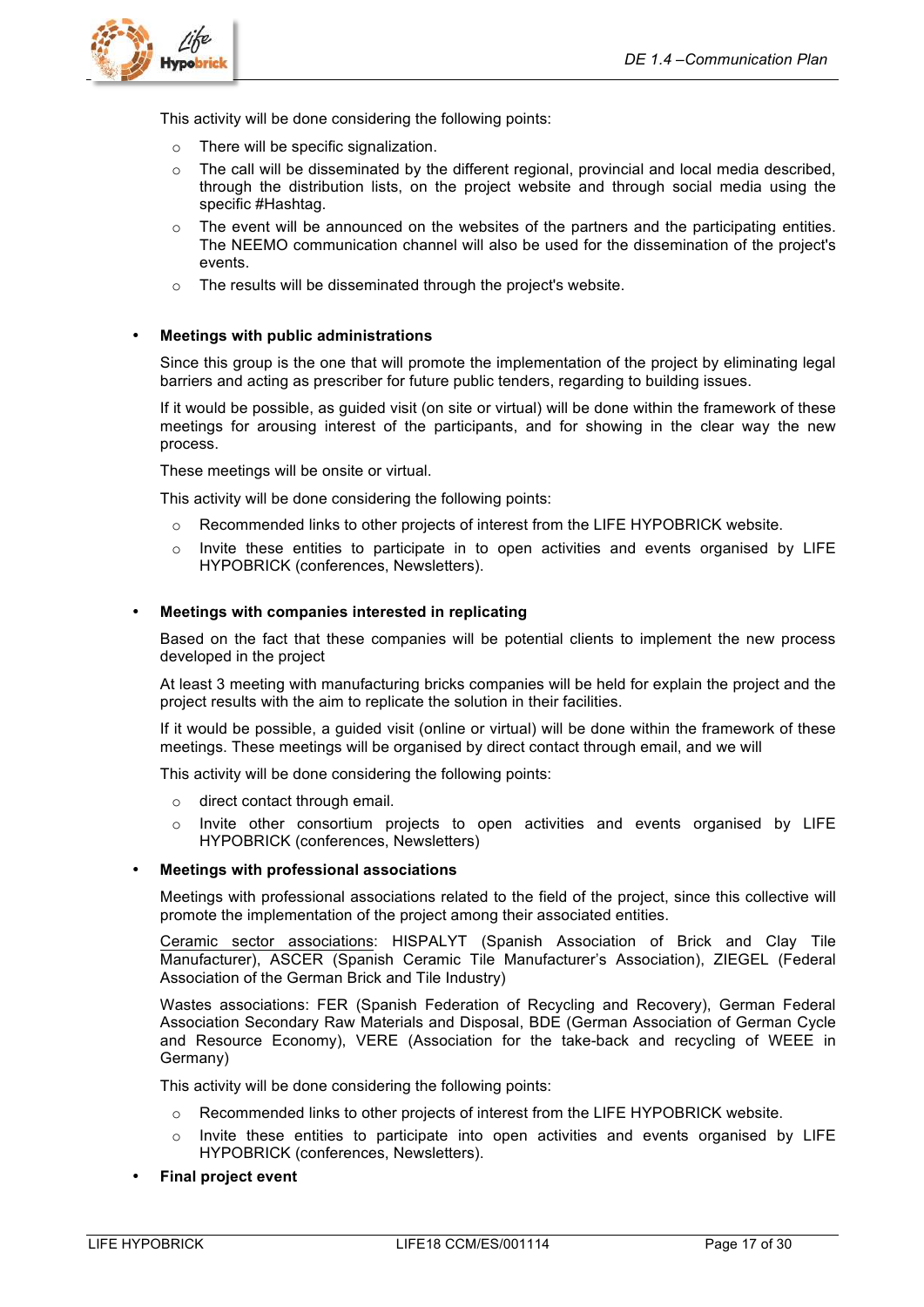

The aim is to encourage and promote the implementation of the new manufacturing process and the new compositions developed for obtaining new non-fired bricks.

Active and participative event among the most relevant professionals, institutions, and companies at European level.

This event will be published and launched considering the following points:

- o There will be specific signalization.
- o Dissemination will be reinforced on the project website, on the LIFE Programme website (NEEMO) and on the websites of the European partners.
- The results will be disseminated through the project's website.
- $\circ$  The results Will be shared through the social media using the specific #Hashtag.

Target audience: Manufacturers of bricks and urban pavements, Waste managers, Prescribers (architects, constructors, municipalities), Professional associations, Sustainable building certification entities, Citizen's as end users of new bricks.

#### *4.2.3.3 Social marketing*

#### • **Infodays**

To raise awareness and sensitize the private sector, citizenry and the public sector about the need to reuse and recycle waste, as well as reduce the  $CO<sub>2</sub>$  emissions in industrial processes.

2 Conferences for the information of the citizenry (1 in Spain and 1 in Germanyl). Visits to the demonstrator (on site or virtual) will be organised when it would be possible.

This activity will be done considering the following points:

- o There will be specific signalization.
- $\circ$  The call will be disseminated by the different regional, provincial and local media described, through a distribution list and on the project's website.
- $\circ$  The results will be disseminated through the project's website and social networks with a specific #Hashtag

Target audience: Manufacturers of bricks and urban pavements, Waste managers, Prescribers (architects, constructors, municipalities), Professional associations, Sustainable building certification entities, Citizen's as end users of new bricks.

#### *4.2.3.4 Transfer marketing*

#### • **Meetings with European projects**

The objective is to share and exchange experiences, results and knowledge with other entities promoting similar LIFE projects. The aim is to promote and encourage new joint projects

This activity will be done considering the following points:

- $\circ$  Recommended links to other projects of interest from the LIFE HYPOBRICK website.
- $\circ$  Invite other consortium projects to open activities and events organised by LIFE HYPOBRICK (conferences, Newsletters).
- o Participate in meetings and events organised by other projects.
- o 10 virtual meetings with another projects.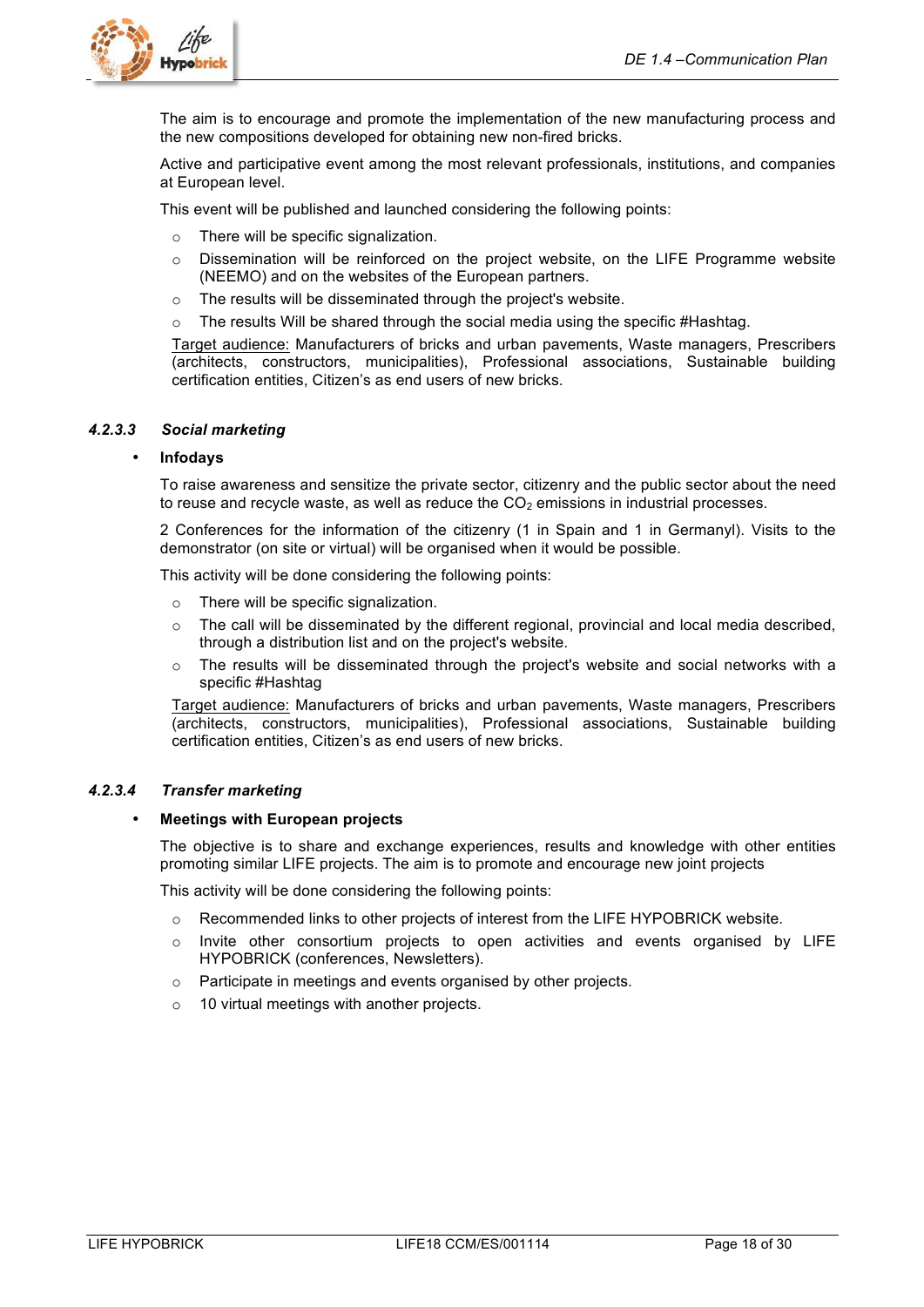

## **5 MESSAGES**

The messages disseminated under the Communication Plan must be clear, concise, direct and related to the actions and objectives of the project. A type of message will be designed for each target audience.

These messages must be exclusively referred to the LIFE HYPOBRICK project, understanding in this point that they must not be mixed with others of a political nature that are difficult to accommodate in the project.

In this sense, the coordinating body of LIFE HYPOBRICK, always through the team coordinating the communication of the project, must promote the maintenance of a certain autonomy in the communication of the project, not only with the aim of separating it from institutional management but, above all, especially to facilitate the identification of the project with its own personality, regardless of whether more or less public and private institutions are involved in its management.

And finally, all messages must necessarily be identified with the image of the project, never exclusively with symbols, slogans or references to institutions or entities involved in it.

## **5.1 Types of message by target audience**

Some key messages, which will be launched throughout the duration of the project and through the different channels enabled for this purpose, are, for example:

- *"LIFE HYPOBRICK, arrives to change the way we build our future""*
- *"Spain and Germany, with the support of the LIFE Programme, are daring to reduce drastically CO2 emissions to manufacture bricks with LIFE HYPORBICK. Do you dare?"*
- *"LIFE HYPOBRICK: a firm commitment to the circular economy in construction materials.".*
- *"Do you know that in LIFE HYPOBRICK we practice industrial symbiosis and climate change mitigation? Do you know that everybody wins, and the planet appreciates it? See how: (link to the website of the Project).*

## **6 INSTRUCTIONS AND RECOMMENDATIONS**

### **6.1 Time Planning**

A work planning per six-month period will be created in which activities, dates, resources and deliverables will be specified. This work plan will be made available to all partners.

## **6.2 MEDIA**

#### • *Press Clipping*

The media will be provided with a dossier of the practical results of the project, explaining in concrete terms and not in an excessively technical way, but in a more informative way, the operational results, for example: What are its practical applications? What economic impact can it have on businesses? What kind of problems is it helping to solve?

In addition, an annual dossier will be created in which all the material related to the LIFE HYPOBRICK project will be compiled (written press, digital press, online portals...)

This information will be constantly updated.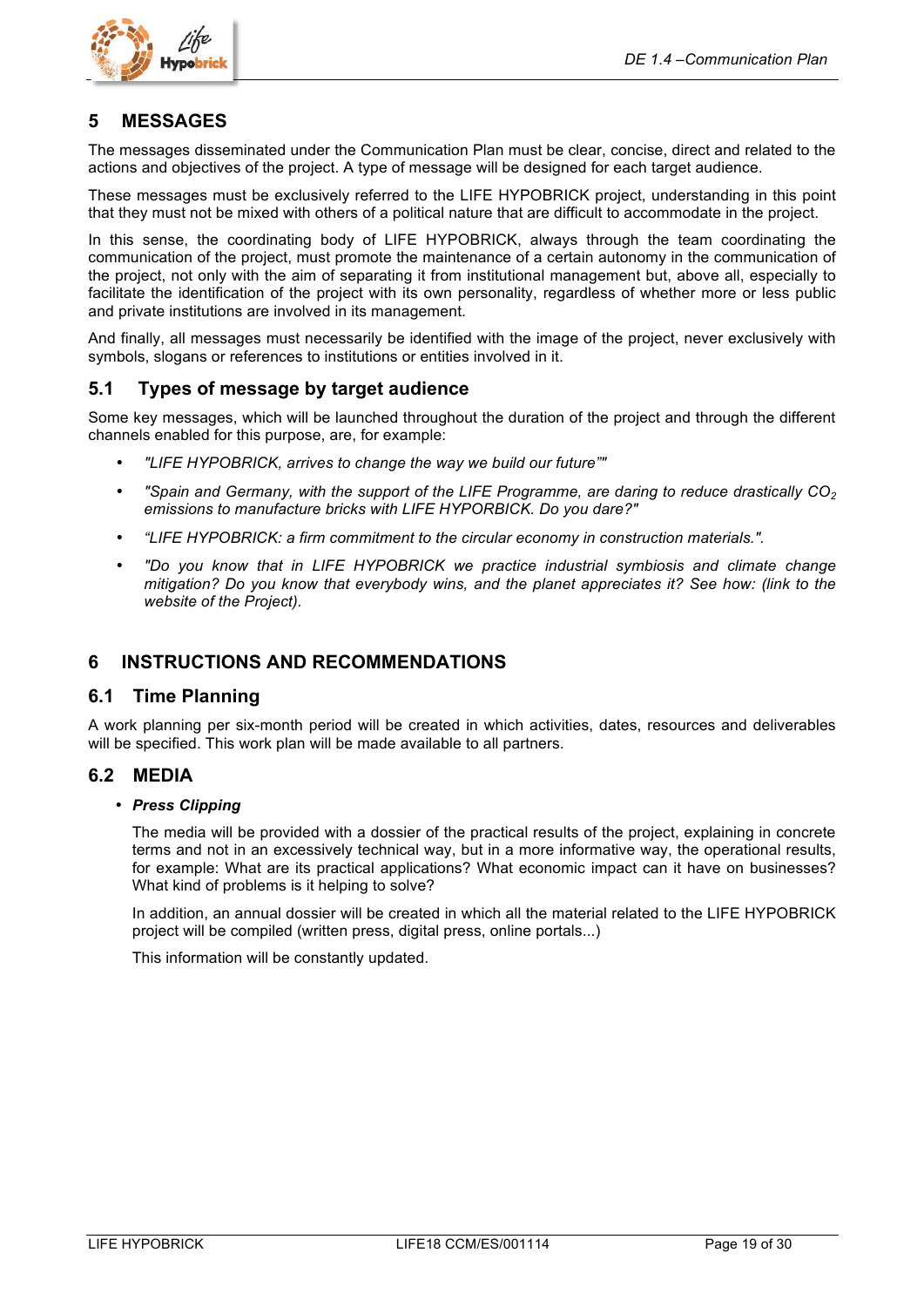

| <b>PRESS CLIPPING STRUCTURE</b>  |                                                                                                                                                                                             |
|----------------------------------|---------------------------------------------------------------------------------------------------------------------------------------------------------------------------------------------|
| <b>INSTITUTIONAL INFORMATION</b> | Name of the project.<br>Objectives.<br>Partners.<br><b>Working Lines</b><br><b>Expected results</b><br>Calendar<br><b>Budget</b>                                                            |
|                                  | <b>Explicit mention of EU support</b><br>"This project is financed by the LIFE Programme 2014-2020 of the European<br>Union for the Environment and Climate Action under the project number |
|                                  | LIFE18 CCM/ES/000121 /Este proyecto está financiado por el Programa LIFE<br>2014-2020 de Medio Ambiente y Acción por el Clima de la Unión Europea con<br>referencia LIFE19 ENV/ES/001114"   |

#### • *Organization Meetings*

In a project of this nature, it is necessary to organise communication with the media and establish an action plan to operate in this way. For example, we need to specify the type of text (news, reports, interviews, surveys...), the frequency of publications, delivery schedules.

In this sense, it would be advisable to organise a guided tour for the press, so that the media can see the project in practice, and if possible, hold a press conference on site, so that the media can obtain information from the experts in this research.

#### • *Media List*

The project's communications team coordinator of the project has a list of the media with which it has been working, so publications and their frequency will be monitored.

#### • *Tools for working with the media*

Below we identify a series of tools that facilitate media management:

- − Action plan (means, formats, periodicity, calendar, activities, events)
- − Press Kit providing information about the project and the LIFE Programme
- All relevant logotypes and EU advertising requirements.
- References from people who will participate in interviews, events, conferences ....
- Leaflets or another product of interests for the journalists (whatsapps and phone audios for the radios, video….)
- − Project results dossier.
- − Press releases.
- − Media List with the identified contacts.
- − Photos of the project, especially of the prototype (very good quality).
- − Calendar of next events.
- − System for archiving press coverage

#### • *Press Releases and Press Conferences*

They will be carried out only if there is news of interest or when there is multiple media interest in a specific aspect. The method of announcing details will not be abused as the effect can be negative.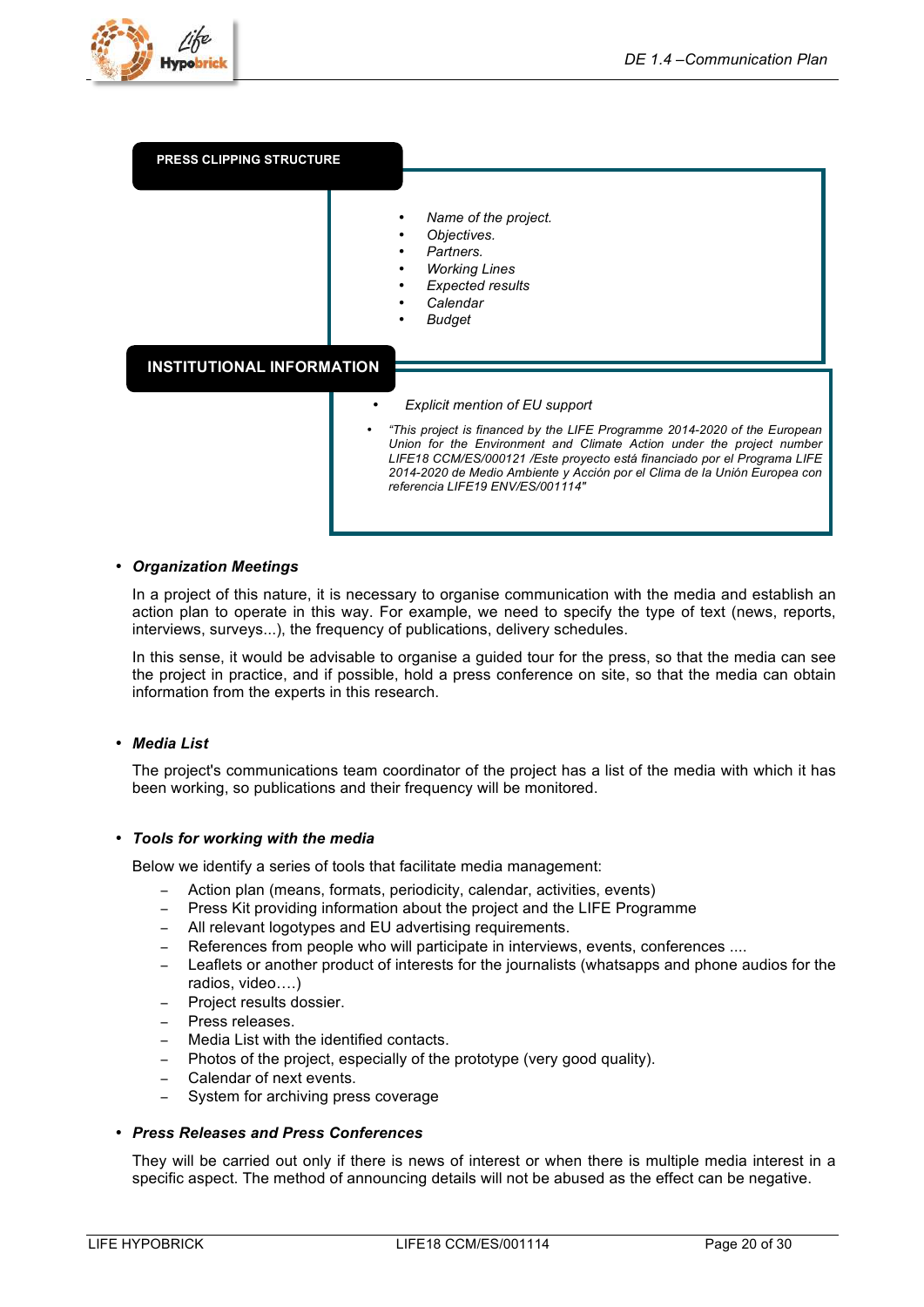

## **6.3 LIFE HYPOBRICK Events**

#### • **Public launch of the project**

Once the project was approved, and simultaneously with the Kick Off Meeting of LIFE HYPOBRICK, an initial press release was issued to the national, regional and local written and audiovisual press, and several radio and TV interviews were conducted by the project's main researcher (Mónica Vicent).

#### • **Working dynamics for the organization of events**

- − Create a calendar of scheduled events.
- Invitations will be distributed one month in advance in order to anticipate the commitments of the target audience. Online registration will be used to track registrations.
- Following the recommendations of the programme for communication and dissemination activities of the projects, it is proposed to inform and invite the LIFE units to all public seminars and conferences (at least 3 weeks in advance). Invitations will be sent by e-mail, included NEEMO and CINEA.
- − If it is possible, a satisfaction questionnaire will be passed at all events to find out the degree of acceptance and suggestions from the target audience.
- After the event, all the documents will be uploaded to the website in its public part (presentations, photographs...) and in its private part (possible completed questionnaires, attendance records...).

## **6.4 External Events**

The idea of the communication team coordinator of the Project is to attend the externals events provided with this Kit:

- Press Kit/ Digital and printed
- Leaflets /Digital and printed
- Pens and notebooks with the logotypes or the URL of the Project

At the time of the final review of this communication plan, the incidence of the SARS-CoV-2 pandemic is forcing the suspension or postponement of major international events, such as Cevisama in Spain or Cersaie in Italy, which are usually attended by around 100,000 people. We therefore plan to produce digital dissemination material as much as possible, and to vary the type of product according to the evolution of the pandemic.

In any case, the communication team of the Project Will be assured that in any of these tools of communication the name, logotype, the Life Programme, or the URL of the website, be specified.

At the same time, the participation in an event, on site or virtual, will generate a news linked to the Project.

### **6.5 Social media**

Social Media have a different character to the traditional media management or websites management, since they generate and establish conversations with markets and target audiences, therefore they need a different treatment and language than these, which is also different in each social network. For this reason, they will be given their own treatment and their own "voice", whether it is Twitter, Linkedin or any other that is considered appropriate during the development of the project, always providing them with adequate updating and dynamization.

## **6.6 Corporate media**

#### • *Paperwork*

Paperwork supplies (minutes, calls, Agenda items, List of attendees…). This material should include some essential data:

- − LIFE Programme Logotype
- − Project Logotype
- − Code Number of the project
- − Name of the project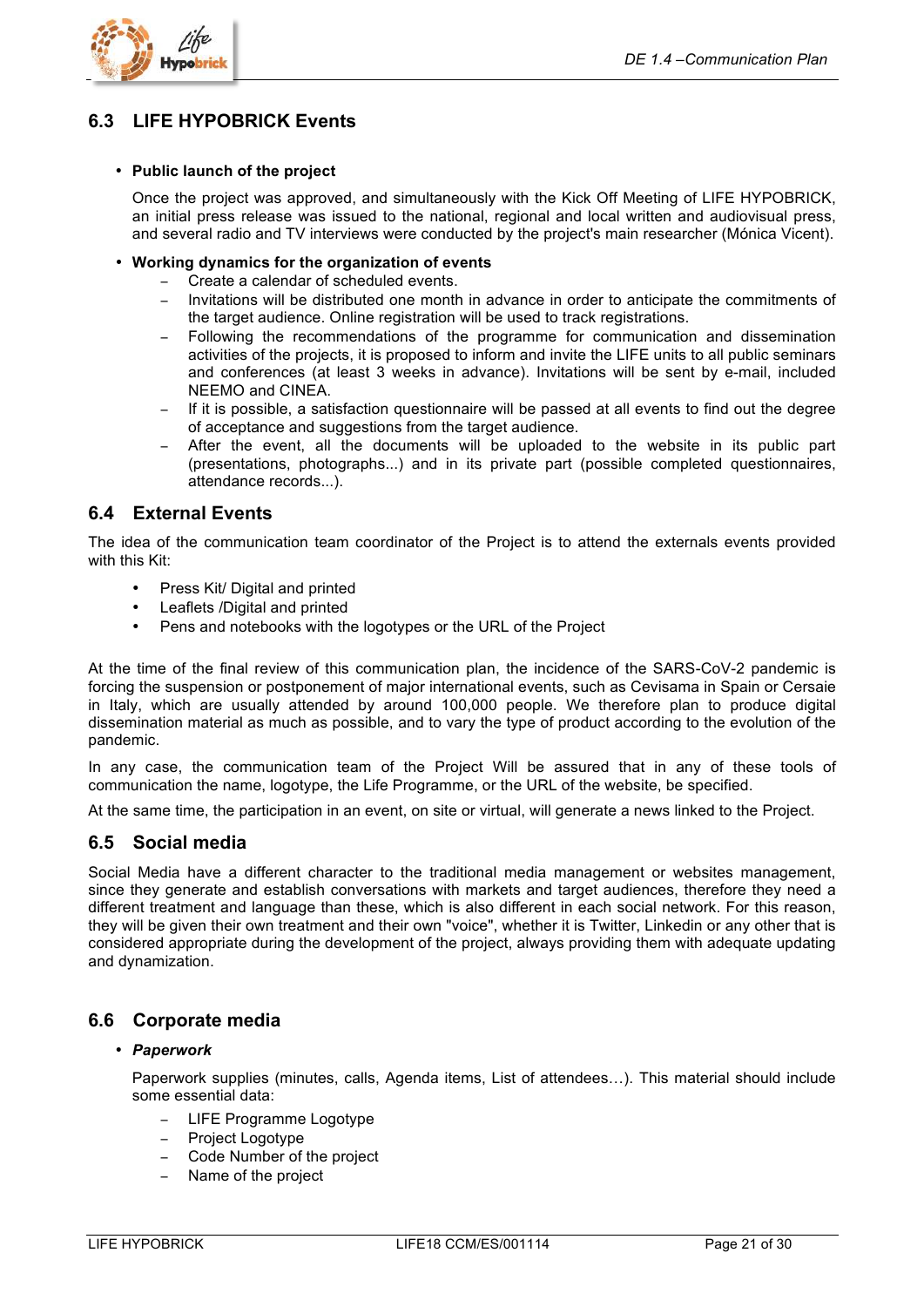

#### • **Merchandising**

The project's promotional material must have a practical value.

A record will be kept of the output of the product by entity, events, visits...

In the case of very small material, at least the project's URL will be printed, which will also be included in all promotional items.

#### • **Leaflets**

A clear and informative content, avoiding excessive technicism, together with a good design and a good production, will help our message to reach our different audiences much better.

A record will be kept of the output of the product by entity, events, visits... In its digital version, the number of downloads must be recorded.

#### • **Video**

One of the most important trends in communication in recent times is the use of videos that visually explain the project in a didactic way and available to all citizenry. Their duration is very short, usually about 2-3 minutes, as it has been proven that this is the maximum time that users spend watching it. We maintain the idea of recording one or more videos about the actions of the project and about the project in general, because its repercussion is multiplied to an indefinite extent and because it is easy to share it on websites, social networks, both of the project consortium itself and of other interest groups, administrations, etc. It is a very powerful and wide-ranging instrument of communication.

#### • **Use of photographs**

"Homemade" or poor-quality photographs will be avoided. We propose to use a bank of free or paid photos, depending on the budget of the project. For certain photos, for example, of the functioning of the prototype, we can call upon a professional photographer or count on the collaboration of some of the local media.

## **6.7 Networking**

In addition to the planned networking activities, it is recommended to use all planned events and activities to promote the project and expand the distribution lists. In this sense, the communication team should prepare informative documentation of the project and its media (website, subscriptions, registrations, visits, social networks...) in order to generate expectation and an increase in the project's followers.

### **6.8 Dissemination of the results of the research**

The dissemination of the research results will be carried out through the Layman's Report, which will be written in a concise, interest-generating and easy-to-understand manner, using simple and friendly language. In addition, it will be supported by good quality photographs, graphics or infographics if necessary, to make it as easy to understand as possible. This report will be made available to all citizens through web publication, social networks, newsletters and platforms, both from the coordinating entity of LIFE HYPOBRICK, as well as from all participating members and all interest groups or entities related to the content of the project.

At the same time, press releases will be issued to all the media informing about the results and referring them to the Layman'ns Report for further information, thus trying to increase the traffic to the LIFE HYPOBRICK website.

## **6.9 Sharing with the life communication team**

In order to disseminate news, events, photographs and videos of the project, the specifications established by the LIFE communication team will be taken into account in terms of deadlines, forms, etc.

https://ec.europa.eu/easme/en/section/life/life-communication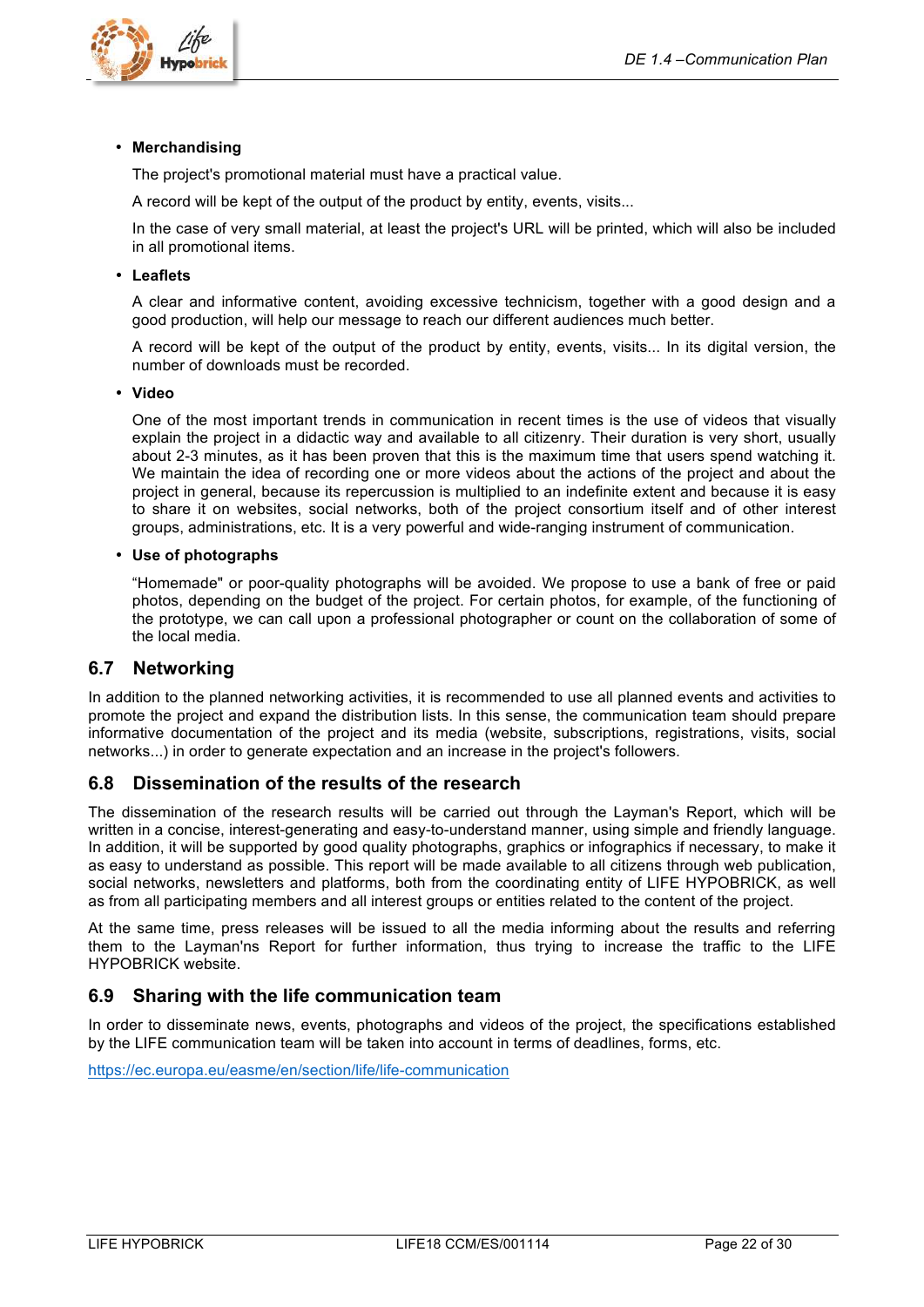

## **7 MANAGEMENT STRUCTURE**

RCS is the entity responsible for managing communication in the LIFE HYPOBRICK project. Nevertheless, due to the particular circumstances of this partner derived from the COVID-19 pandemic, ITC-AICE will support to this partner in communication and dissemination issues.

Starting from the scheme reproduced below:



This scheme is showing us, first of all, that all the project's communication policy must be centralised in the communication coordination team, which within ITC-AICE corresponds to the Communication and Public Relations department. Thus, department will support to RCS for developing the communication and dissemination tasks.

What does this mean? RCS together with this department oversees coordinating any kind of information regarding the project's progress to the outside, understanding off and online media. The Communication and PR department will be able to communicate news about the progress and evolution of the LIFE HYPOBRICK project, although it will always do so through the Steering Committee, the project manager or directly by express delegation of the latter. Under no circumstances will the partners and bodies generated for the project or the heads of the different departments of ITC-AICE be authorised to make public statements, make assessments of the situation or generate documents or information about the project.

Any action to disseminate and publicise the contents of the actions carried out in LIFE HYPORBICK will have to be carried out in collaboration with RCS and ITC-AICE Communication and PR team, which will take on the role of communication coordinator in this project. They will be informed, at all times, of the progress of the Plan as well as of those aspects that may be relevant in order to have an overview of its overall technical evolution.

The following action protocol is proposed:

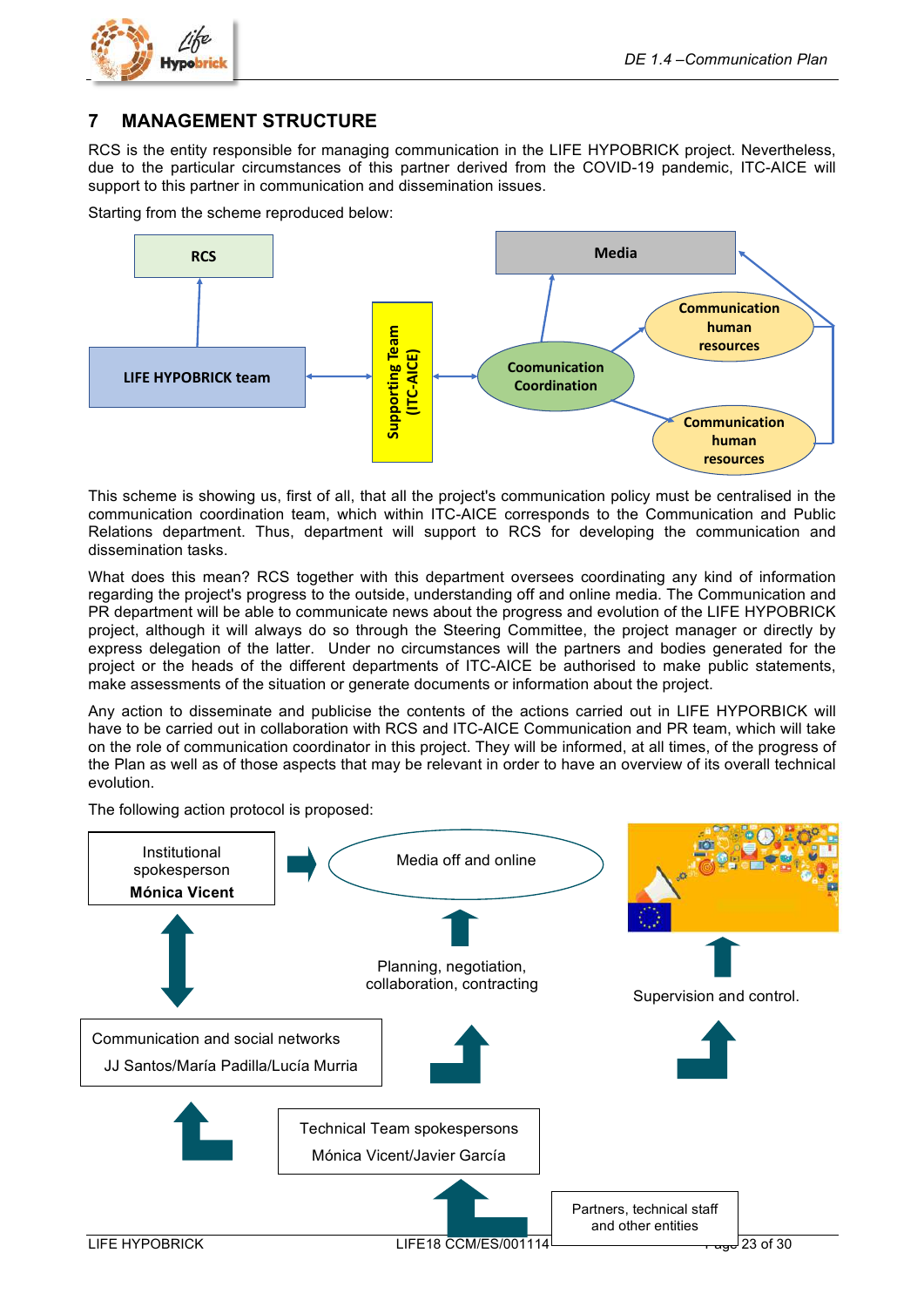

For its part, RCS and the ITC-AICE Communication and PR team will take great care to ensure that the work of collecting data does not coincide with the management interests of each of the actions and that, therefore, it does not interfere with their development.

In addition, to avoid unnecessary interference in the management of the project's communication plan, it is essential that the entities that make up the partnership and the technical teams involved in it do not refer to the project without the prior approval of the Steering Committee.

At this point, the Steering Committee will be embodied in the project leaders of the entities that make up the LIFE HYPOBRICK consortium, with the figure of Mónica Vicent, who assumes the role of head of this Committee.

### **Role of each body in communication policy**

• Institutional representation

He/she will act as the official spokesperson, always with the technical assessment made by the team responsible for the project in collaboration with the Communication Coordinator.

This function belongs to the project manager: Mónica Vicent.

- *Technical team spokespersons*
	- a. They will receive the information provided on the progress of the actions included in the project and they will feed and supervise the information and publicity actions on them.
	- b. They will encourage the members of the consortium to report regularly on the progress of the actions.
	- c. They will work with the Communication Team on the advertising and information actions that are considered appropriate and will inform the Communication Team of those aspects that need to be disseminated.
	- d. They will encourage the information arising from the project to be technical, avoiding, as far as possible, institutional interference in advertising messages.
	- e. They will maintain dialogue with partners and with the institutional, technical and management areas of ITC-AICE to channel the information messages that they wish to launch abroad.
	- f. This body will only act as an external voice for the project by delegation from the decisionmaking bodies.

This role will be assumed by Mónica Vicent, as the project's main researcher, but also to the designated partners and staff of the ITC-AICE technical team that will be involved in the project.

- Coordinator of the Communication of LIFE HYPOBRICK project:
	- a. Sovereign and technically qualified body to manage, coordinate, assess and guide any communication and public dissemination actions to be carried out within the LIFE HYPOBRICK project.
	- b. The Communication team can never act autonomously and independently and must always have the support and approval of the project manager for any action relating to its competences.
	- c. This team will receive the official information concerning the project directly from the technical spokespersons of the project and will not consider as such data and information coming from any other body.
	- d. The Communication team will be responsible for initiating, feeding, consolidating and managing a documentary archive on aspects that, directly or indirectly, may be related to or of interest to the project managers. This archive will include graphic material as well as information collected in written, audiovisual and digital media. And it will serve to accredit the audit track in terms of publicity and visibility of the LIFE HYPOBRICK project.
	- e. The Communication team will prepare an annual digital report with all the information that has appeared about the project, as well as with the evaluations made through the media by people related or not to the project. This report must be sent to the technical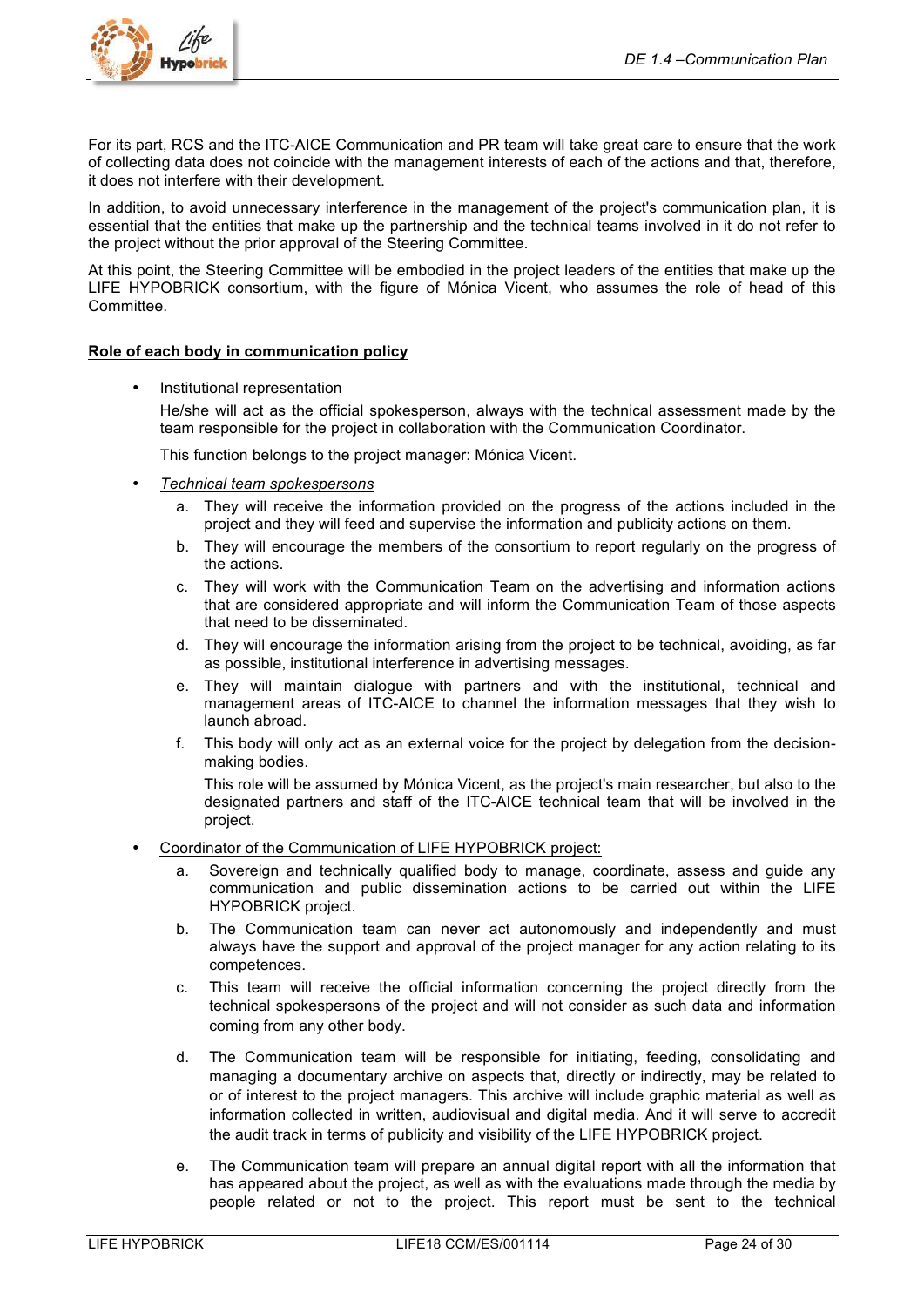

spokespersons. The information provided will serve as a basis for the completion of official reports in relation to communication and dissemination activities.

- f. The Communication team will collect and archive its own communications and news, as well as those from public and private entities that are related to the actions or progress of the project.
- g. The project communication team must always act on behalf of the LIFE HYPOBRICK project and in accordance with the principles set out in the project communication plan.

In relation to RCS as the entity responsible for project communication, RCS will ensure:

- A level of consistency in communications between all those involved
- That communication activities are carried out by all partners, in all their possibilities, in their respective environments, in accordance with this communication plan.
- That there is interaction with target audiences and sharing of good practices.
- That the activity reports are made following the indications of the programme and the project coordinator.

In turn, LIFE HYPOBRICK partners should, to the best of their possibilities and scope

- Translate, adapt and distribute information provided by the project coordinator to their target audiences.
- Inform their work teams and internal staff involved about the evolution of the project.
- Launch press releases and promote the project locally, as far as possible (presentations, talks, conferences...)
- Promote collaboration with local media.
- Monitor media in their country or region as much as they can
- Inform the project coordinator of the communication activities carried out.

## **8 EVALUATION**

Evaluation of the communication is a very useful way to check whether the objectives are being met and to decide, if necessary, whether we need to modify the work plan. This evaluation will be done by the Communication and PR team of ITC-AICE using the indicators and tools at their disposal.

## **8.1 Evaluation of the website LIFE HYPOBRICK**

The basic evaluation of the website will be done, basically, by measuring visits with the Google Analytics tool. The calendar or editorial agenda will allow us to know if the increases and peaks of traffic to the website correspond with the interest generated by the programmed events. If another more efficient tool is detected, it will be used.

| <b>INDICATOR</b>                                       | <b>Expected N°</b> |
|--------------------------------------------------------|--------------------|
| Website visits                                         | 1.000              |
| Increase in visits in the months when events are held. | $30\% +$           |
| Subscriptions.                                         | 100                |

## **8.2 Trade fairs and events**

As for the events programmed throughout the project, control and monitoring will be carried out, both in the participation of LIFE HYPOBRICK in external events and in those promoted by the project.

| <b>Indicator</b>                                      | Nº events | N° attendees | $No$ media |
|-------------------------------------------------------|-----------|--------------|------------|
| Participation in events and international trade fairs | 5         | Undefined    | Undefined  |
| Dissemination and information events organized        |           | Undefined    | Undefined  |
| Technical and expert events organised.                | 2         | Undefined    | Undefined  |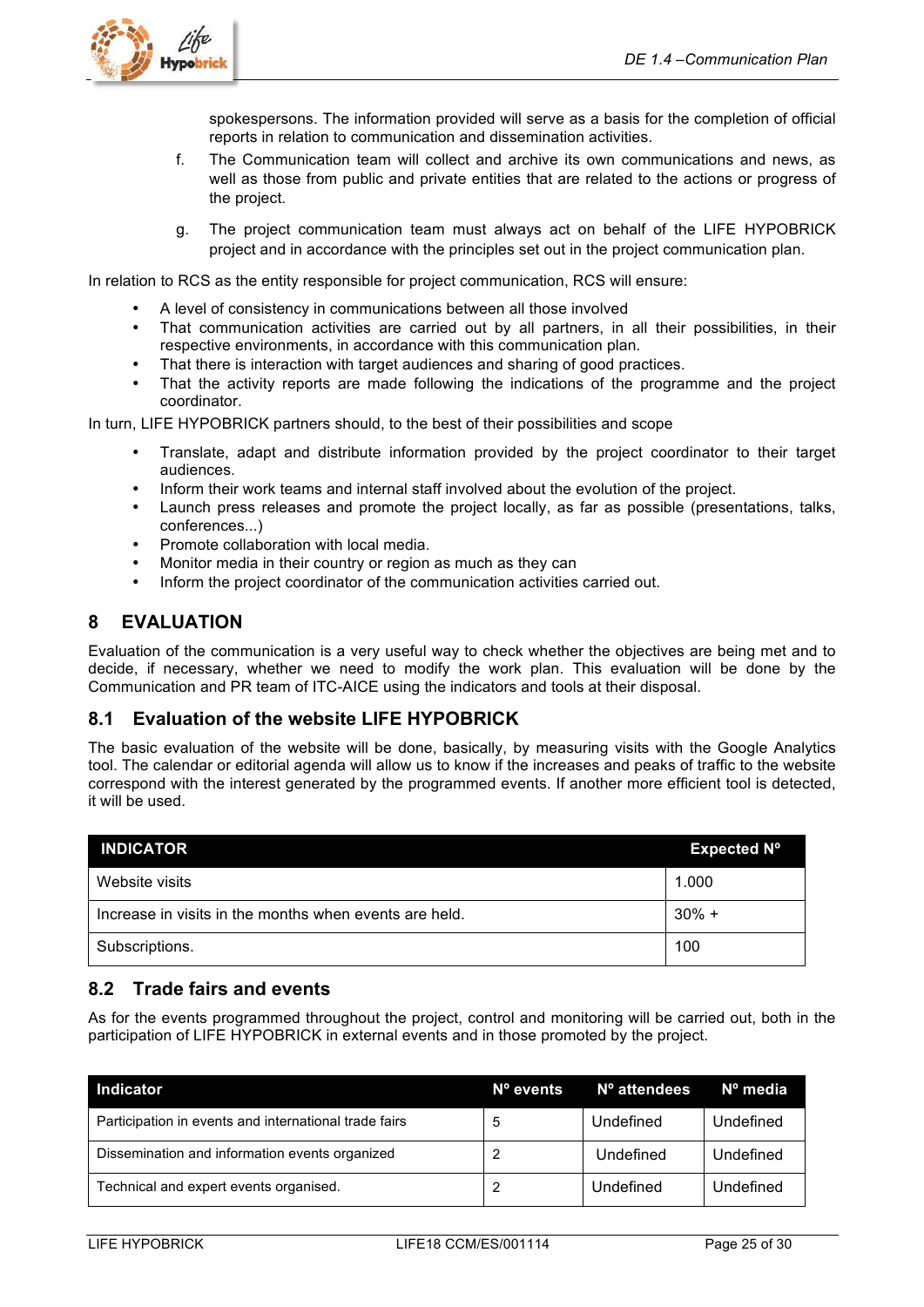

## **8.3 Evaluation of the project in the media**

The media will be systematically monitored at national, regional and local level. With regard to the media accessible online, this monitoring will be carried out through the Hallon Platform tools (a media auditing company paid by REDIT, the Network of Technology Institutes of the Valencian Community, of which ITC/AICE is a member) and Google Alerts, which will indicate any mention of the project. In addition:

- The main commercial publications will be located and archived.
- Project news will be searched on the web and archived in PDF.
- Press coverage will be monitored (no. of articles, no. of interviews...)

| <b>Indicator</b>                                                     | Expected N <sup>o</sup> |
|----------------------------------------------------------------------|-------------------------|
| Articles in the national specialised press.                          | 30                      |
| Articles in the regional and local press.                            | 40                      |
| Reports and interviews in regional and local audiovisual programmes. | ა                       |

## **8.4 Social media**

All the coordinated activities in Social Media will be monitored

| Indicator                         | <b>Expected Nº</b> |
|-----------------------------------|--------------------|
| Linkedin                          | 40                 |
| Youtube video view                | 300                |
| N° followers                      | 70-100             |
| Nº Tweets and re-Tweets published | 300                |

## **8.5 Website of the partners**

Each partner will disseminate the project through its website. In this context, it will be monitored whether each website contains the banner and a link to the project page.

## **8.6 Distributions of dissemination kit**

The dissemination of the project brochures will be monitored both online and on paper during the events.

| <b>Indicator</b>                             | Expected N <sup>o</sup> |
|----------------------------------------------|-------------------------|
| Downloads of the leaflet from the website    | 50                      |
| Leaflets disseminated in each event          | 50-60                   |
| Leaflets sent through the distribution lists | 300                     |

## **8.7 Newsletter and distribution lists**

Information on the project's activities and upcoming events will be sent to all relevant stakeholders through the distribution lists. The monitoring of this activity will be supported by the statistics of the tool, ACUMBA MAIL which will indicate the impact of each mailing. In addition, the newsletters will be available for download on the project website.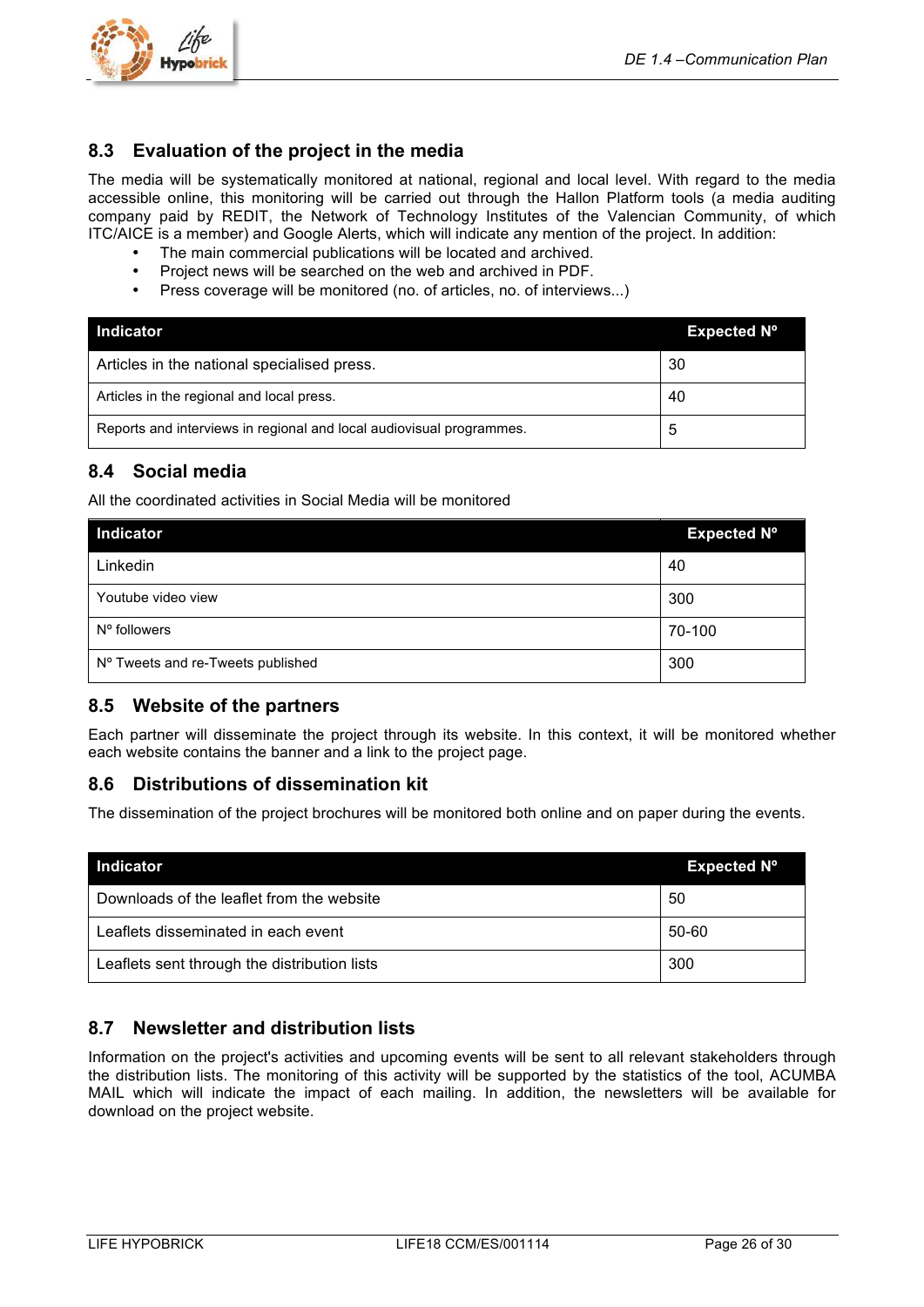

| <b>Indicator</b>                               | Expected N <sup>o</sup> |
|------------------------------------------------|-------------------------|
| Contacts in the distribution lists             | 2.000                   |
| Newsletters sent                               | 3                       |
| Expected downloaded of every Newsletter        | 1000                    |
| Downloads of every Newsletter from the website | 50                      |

## **8.8 Networking**

Networking activities aim to raise awareness and promote new actions in line with the project.

| <b>Indicator</b>                           | <b>Expected Nº</b> |
|--------------------------------------------|--------------------|
| Contacts made at each fair and congress    | 50                 |
| No. of interested contacts at a later date | 40                 |
| Partnership agreements signed              | Undefined          |

## **8.9 Merchandising**

Merchandising products will be distributed at expert groups, fairs, conferences and events of interest

| <b>Indicator</b>                                           | <b>Expected N°</b> |
|------------------------------------------------------------|--------------------|
| Products distributed in every group of experts             | 30                 |
| Products distributed in our own events                     | 50-100             |
| Products distributed in events organised by other entities | 50                 |
| Products distributed in conferences, visits                | 50                 |
| <b>Others</b>                                              | Undefined          |

## 8.10 LAYMAN'S REPORT

The Layman's report will be available for download on the project website and downloads will be monitored.

| Indicator                  | Expected $N^{\circ}$ |
|----------------------------|----------------------|
| Layman's Report downloadst | 75-100               |

## **9 LIFE HYPOBRICK INFORMATION AND ADVERTISING**

## **9.1 Legal basis**

The Grant Agreement specifies the measures to be taken by project beneficiaries to demonstrate that the project has been funded by the European Union, specifically by the Life Programme.

Other requirements of the programme are detailed in the document Guide for applicants and on the Life Programme website (Toolkit-Communication tools).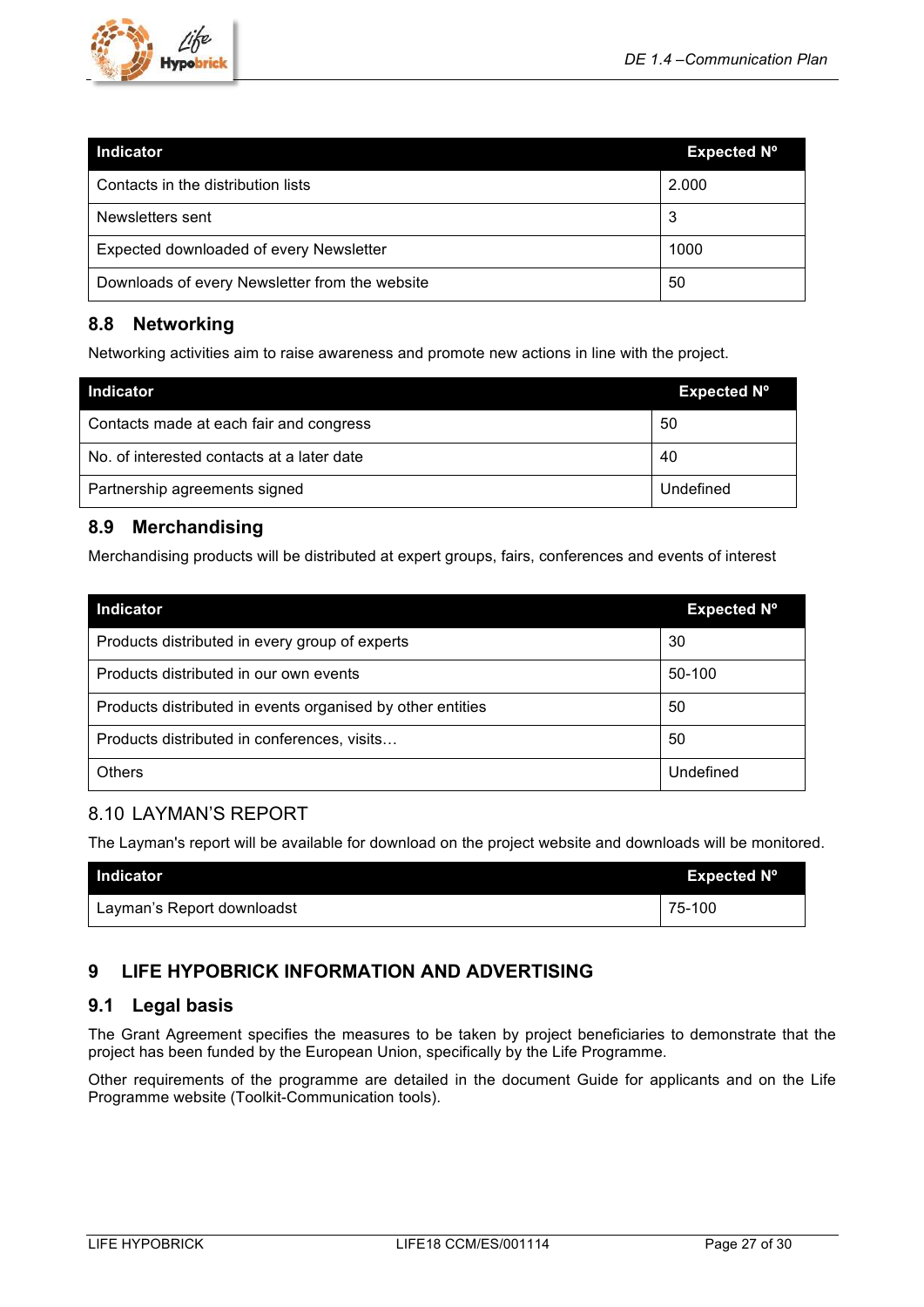

## **9.2 Visual elements**

**LIFE Logotype**



The logos in high resolution and in different file formats (colour or black and white) can be downloaded at:

http://ec.europa.eu/environment/life/toolkit/comtools/resources/logos.htm

#### **Publications**

This includes brochures, press releases, invitations to events, best practice guides, etc. The LIFE logo and project references should appear on the first page and in a prominent position on all printed publications.



#### **Website**

- The LIFE logotype must appear at least on the home page of the website, on the first slide of any electronic presentation, on the first page of electronic newsletters and in a prominent position.
- The Life logotype will be linked to the Programme's website in the project's thematic area:
- http://ec.europa.eu/environment/life/project/Projects/index.cfm?fuseaction=home.getProjects&stra ndID=3
- In accordance with the requirements of the LIFE programme, a project website with a direct URL will be created. The project's web address will be indicated in all the reports produced (technical reports, Layman's reports, etc).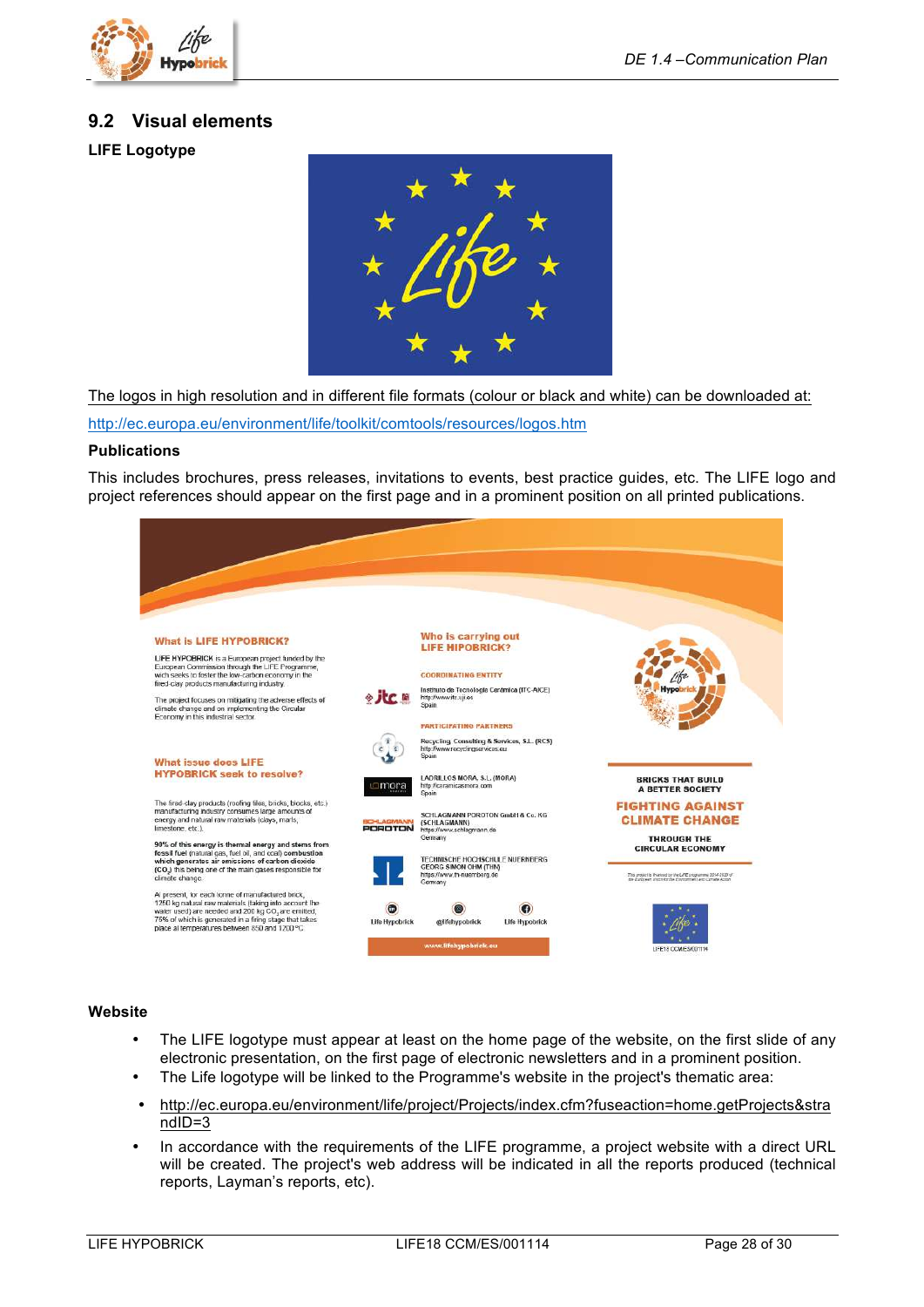



#### **Conferences, events and exhibitions**

The following requirements will be taken into account:

• The LIFE flag will be placed in a prominent position at each meeting, conference, workshop or event.